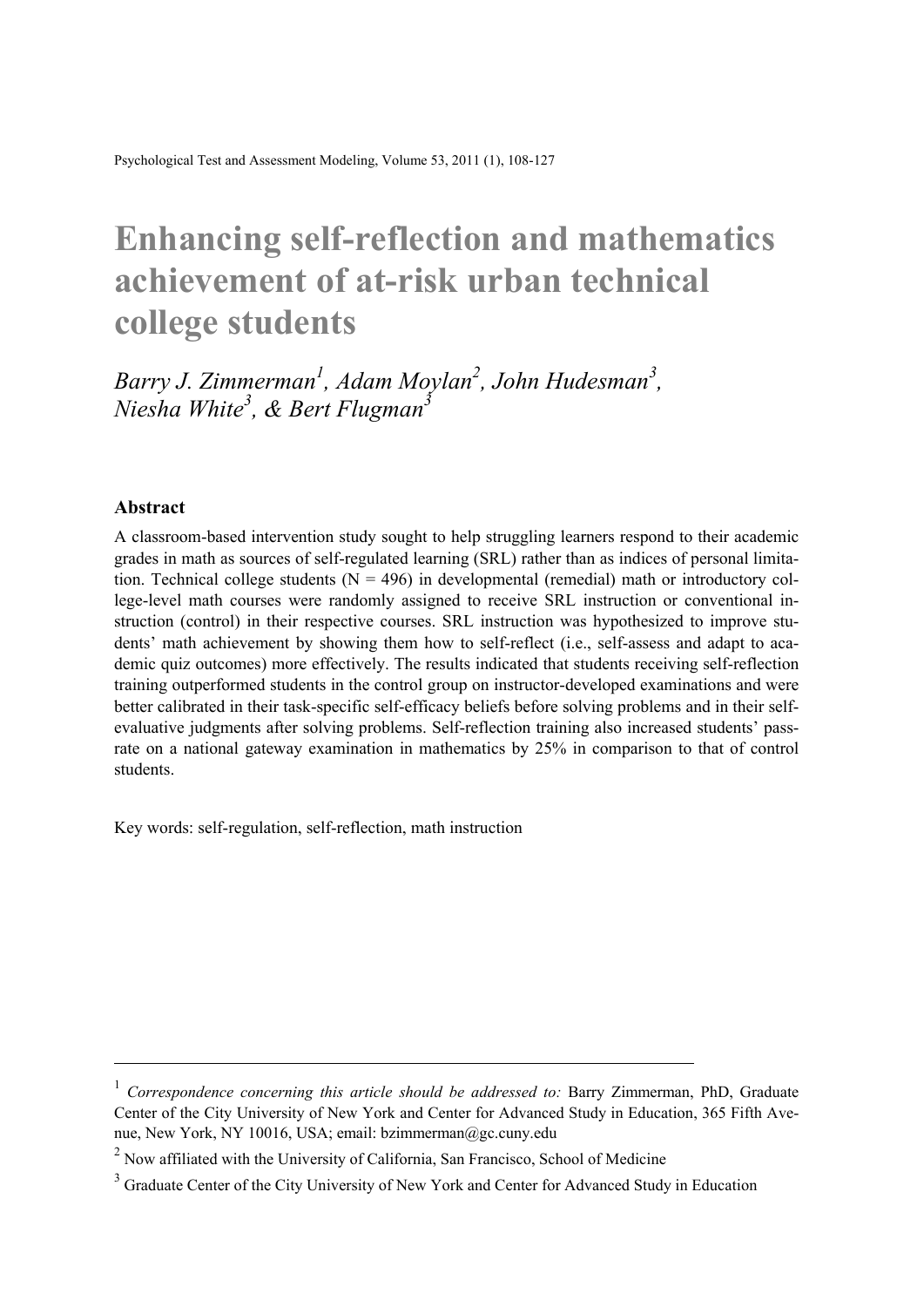Across America, faculty and policy makers at two-year and technical colleges have been deeply troubled by the low academic achievement and high attrition rate of at-risk students. According to the *Chronicle of Higher Education* (Evelyn, 2004), only 25% of the students entering a two-year college can be expected to graduate after six years. Ting (1998) concluded that a major reason for this high rate of attrition is the low academic proficiency of the following at-risk populations: minority students, special admission program students, students with poor high school preparation, students in lower socioeconomic brackets, and students who are commuters. Low entry levels in math proficiency represent a major obstacle to students' academic success in technical programs in particular and two-year programs in general. Most interventions designed to address the needs of at-risk students in developmental subjects at the college level have focused on teaching academic content (e.g., math or science), along with a variety of academic/study skills (e.g., note-taking and test-taking). However, reviews of intervention studies have revealed that such programs do not help many students to attain their academic goals (Hattie, Biggs, & Purdie, 1996; Simpson, Hyned, Nist, & Burrell, 1997). Often, at-risk students continue to use maladaptive learning methods because their effects are not understood or are hard to discern.

To address this problem, a number of educational researchers have advocated performance-specific, process-related feedback during learning (Black  $&$  Wiliam, 1998; Hattie  $&$ Timperley, 2007; Kluger & DeNisi, 1996; Shute, 2008). Traditional academic feedback (i.e. grades) provides little adaptive help to at-risk students and often leads instead to counterproductive, defensive reactions. Frequently, students cannot identify why they made errors or how to correct their methods of learning. A key task-specific, processrelated form of learning involves the use of self-regulatory processes, such as goal setting, strategy use, and self-monitoring (Schunk, 1990). In addition to instilling these and other self-regulatory processes, researchers have emphasized administering feedback designed to enhance strategic adjustments in learning activities (Butler & Winne, 1995). The present research evaluated the effectiveness of a SRL instructional program with atrisk math students attending an urban technical college.

Our research was guided by a social cognitive model of academic self-regulation comprised of three cyclical phases (Zimmerman, 2000). The forethought phase precedes learning or performance, and involves task analysis processes and sources of selfmotivation. The performance control phase involves self-control processes and metacognitive monitoring. Self-reflection phase processes involve students' responses to performance outcomes, and include self-evaluative judgments and adaptive self-reactions. The model is cyclical in that self-reflective processes feed forward to the forethought phase of subsequent efforts to reach one's learning goals.

*Self-efficacy* beliefs are a key source of motivation during the forethought phase of the cyclical SRL model. These beliefs refer to one's capabilities to organize and implement actions necessary to attain designated performance of skill (Bandura, 1997). Research shows that self-efficacy beliefs directly predict academic performance (Pajares, 1996; Zimmerman, 2002a). Low self-efficacy beliefs can prompt students to avoid opportunities to learn (Pintrich, 2000; Zimmerman, 2002b). *Self-evaluative* judgments are a key self-reflective phase process in the cyclical SRL model. These self-judgments refer to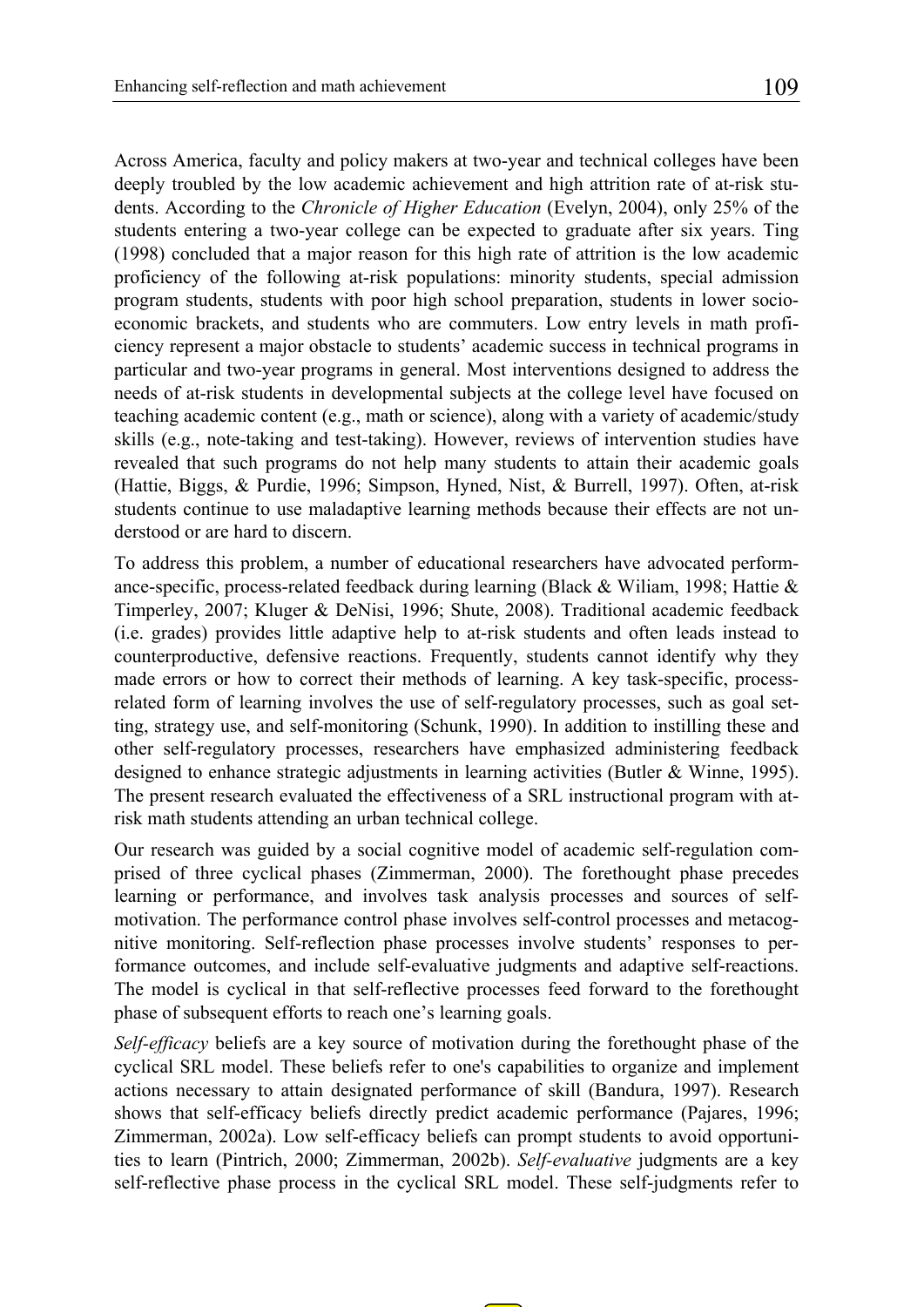comparing one's performance to a standard (Schunk, 1996; Zimmerman, 2002a). Students who engage in frequent self-evaluation tend to attain higher academic outcomes than those who do not self-evaluate (Kitsantas, Reiser, & Doster, 2004; Schunk, 1996; Schunk & Ertmer, 1999; 2000).

Recent research has revealed that overly confident self-beliefs can hinder the adaptive use of feedback (Schunk & Pajares, 2004). The accuracy or calibration of self-efficacy beliefs and self-evaluative judgments, in addition to their motivational strength, is a particular problem among learners who struggle academically. Struggling students often report more inflated self-appraisals than successful students, although the cause of this finding remains in doubt (Bol & Hacker, 2001; Campillo, Zimmerman, & Hudesman, 1999; Chen & Zimmerman, 2007; Klassen, 2002). A reliable methodology for assessing the calibration of self-efficacy and self-evaluation was developed by Pajares and Kranzler (1995), and there is evidence (Ramdass  $\&$  Zimmerman, 2008) that calibration of students is enhanced by more effective instruction.

Although there is a growing body of research investigating the impact of self-regulatory interventions (Dignath & Buettner, 2008; Dignath, Buettner, & Langfeldt, 2008), few studies have been true experiments (involving random assignment of students to experimental and control groups) in authentic contexts. In the present study, these authentic features included: instruction by regular classroom instructors, learning by at-risk populations of students, using regular curricular tasks in math, and receiving official academic grades as outcomes. These features of authentic contexts represent significant challenges to the effective implementation of an experimental intervention. For example, random assignment required departmental permission to assign students to experimental and control conditions. The training of actual educators involved not only initial descriptions and discussions of the program, but also periodic monitoring and weekly follow-up to ensure fidelity to intervention standards. In addition, experimental and control instructors not only needed to agree on a common textbook, but they also had to work out the details about the test content and methods of grading.

The present study investigated the effectiveness of a semester-long classroom intervention designed to enhance the self-regulatory processes of at-risk undergraduate students in mathematics. More specifically, we sought to enhance students' self-reflection responses to academic feedback through: (a) instructor modeling of error correction, (b) guided self-reflection opportunities as part of a formative assessment process, and (c) an incentive system that rewards subsequent attempts at learning. These curricular components were designed to help students to self-reflect more effectively on their errors in mathematical learning and to change their perceptions of academic feedback. Instead of viewing academic feedback as an end-point of learning, the students were taught to view it as opportunities for further learning. In conclusion, we hypothesized that students trained to use SRL processes would outperform control students on instructor-developed mathematics tests as well as would display greater calibration in their self-efficacy beliefs and self-evaluative judgments than control students.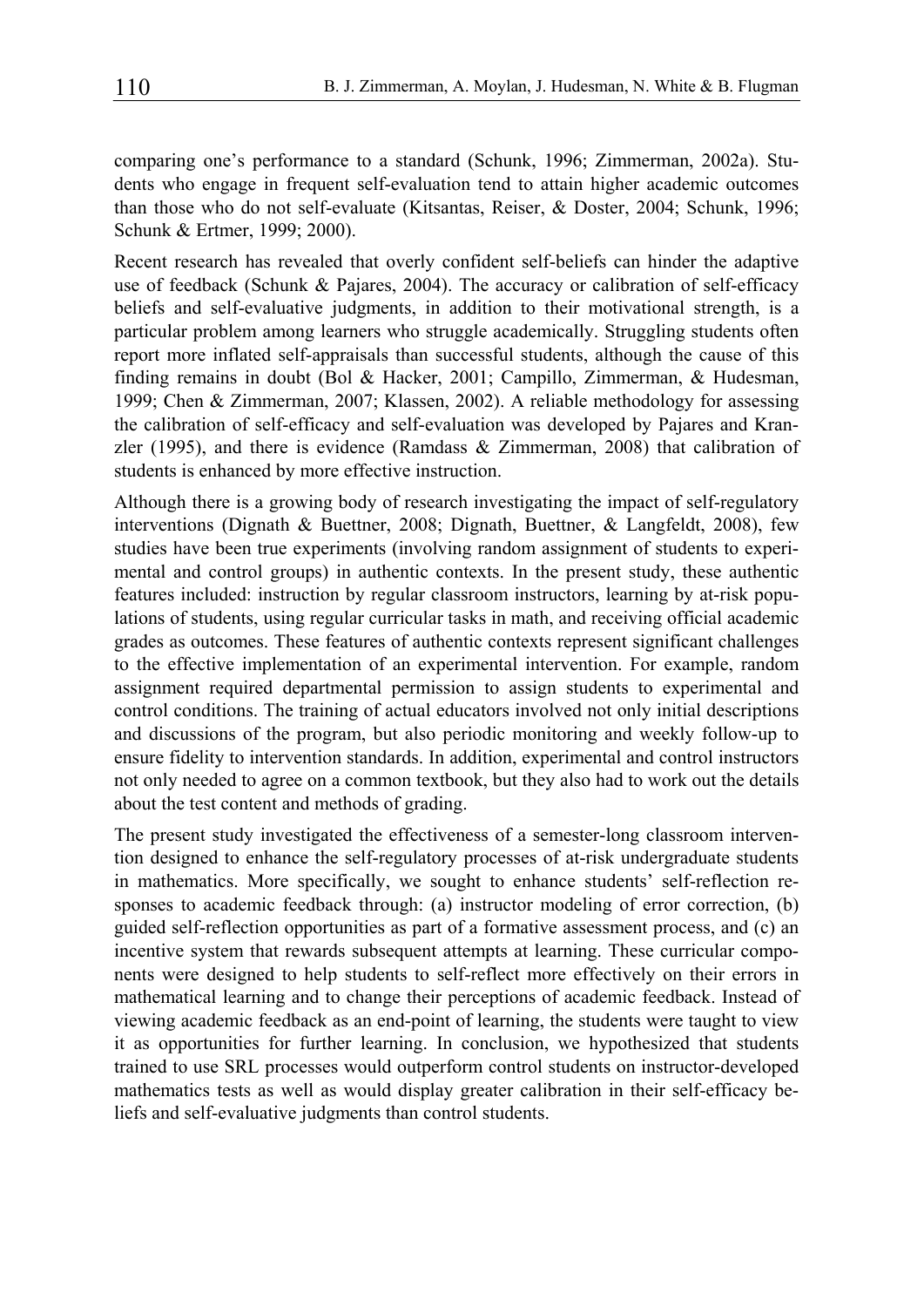### **Method**

#### **Participants and Design**

The study was conducted at an urban public technological college that offers both associate and baccalaureate degree programs. This college has an enrollment of over 15,000 students, of which almost 90% of these students are from diverse minority groups. More than half of the students were born outside of the United States and speak a language other than English at home. Fifty-eight percent of the students work at least 20 hours a week. The income of these students averaged at the  $29<sup>th</sup>$  percentile of a national sample of two-year college students. The first year attrition rate of first time, full time, associate degree freshmen averaged 40% over the last eight years, and the graduation rate for Associate degree students averaged only 21% after six years.

This randomized controlled study involved six developmental mathematics courses and twelve introductory college-level mathematics courses. Six-hundred forty-seven students were randomly assigned to either an experimental classroom (receiving the selfregulatory intervention) or a control classroom (receiving conventional instruction) for a 15-week semester. During the semester, 151 students withdrew course enrollment and were not included in statistical analyses of math course outcomes, such as periodic and final math exams, self-regulation measures, and self-reflection measures. The latter measures were analyzed for 496 students who completed the course (260 males and 236 females). Students' class enrollment is presented in Table 1 based on their mathematics course, experimental group, class instructor, and gender. Four instructors (1 male and 3 females) taught one or more of the nine SRL classes, and nine other instructors (5 males and 4 females) each taught a control class. All of the instructors participating in the study had more than two years' experience teaching their respective mathematics courses.

#### **Intervention Procedures**

*SRL teacher training.* The training of SRL instructors involved initial meetings before the beginning of the semester and weekly follow-up meetings to review implementation by instructors. The pre-semester training led by the investigators included information about academic self-regulation, strategic modeling, and a formative assessment process that coupled frequent feedback on problem solving quizzes with grade-point incentives for in-depth correction of errors on *self-reflection forms*, which are described below.

*Errors as learning opportunities.* The classroom intervention included the instructors' use of coping modeling techniques to teach students about error detection and strategy adaptation in solving mathematical problems. The experimental instructors emphasized the importance of using feedback regarding errors to make changes in approaches to particular math topics or tasks as well as to make adjustments in their general math learning methods. In addition, classroom activities included individual and group practice in detecting and correcting errors in math problems that were solved incorrectly. Students practiced describing the implementation of math strategies or procedures.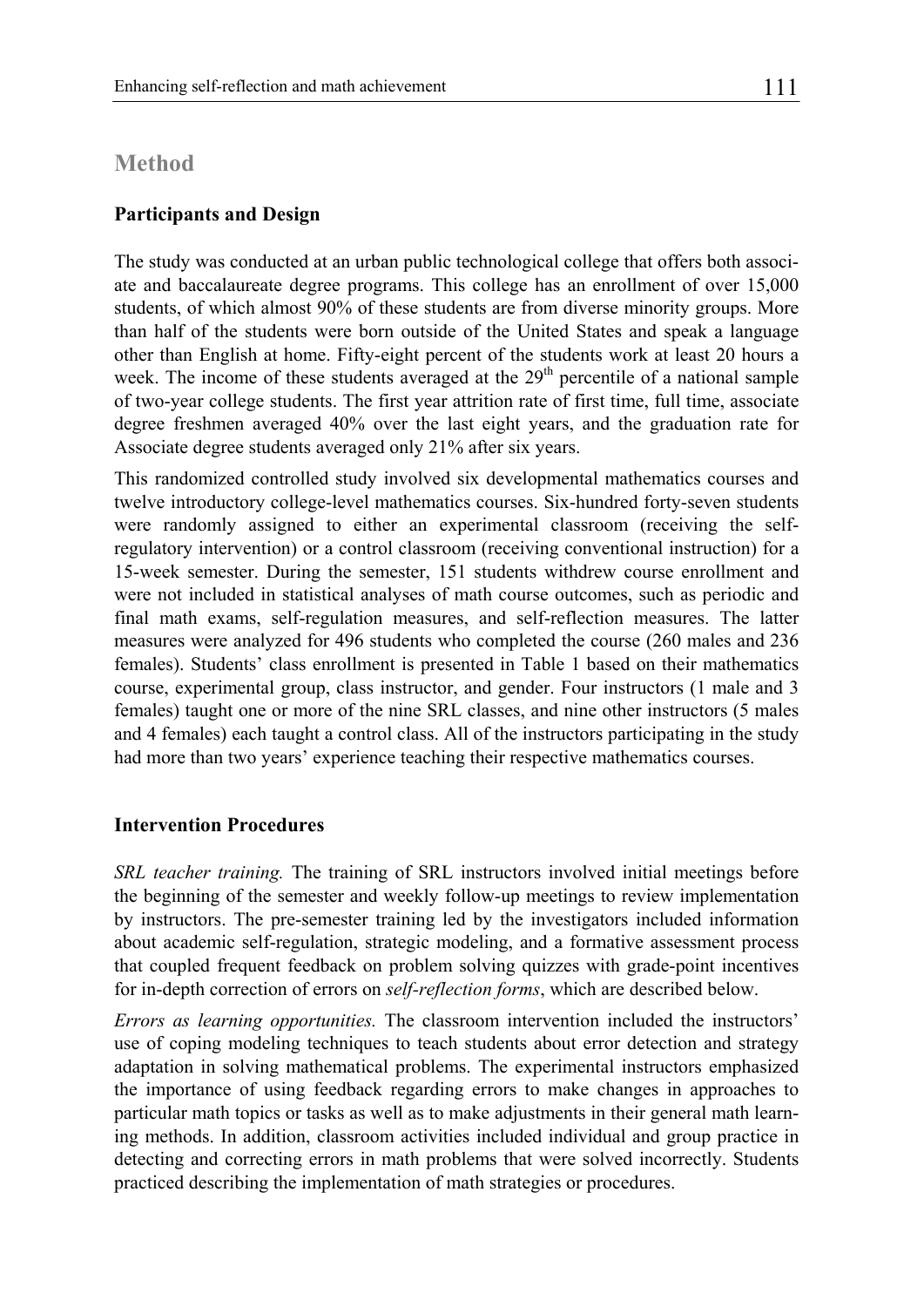| Table 1:                                                                               |
|----------------------------------------------------------------------------------------|
| Class Enrollment based on Mathematics Course, Experimental Group, Classes, and Student |
| Gender                                                                                 |

| <b>Math Course</b>    |            |                           | <b>Experimental Class Student Gender</b> | <b>Student</b> |
|-----------------------|------------|---------------------------|------------------------------------------|----------------|
|                       | Group      |                           |                                          | frequency      |
| Developmental Control |            | A                         | Female                                   | 17             |
|                       |            | A                         | Male                                     | 8              |
|                       |            | B                         | Female                                   | 8              |
|                       |            | B                         | Male                                     | 9              |
|                       |            | C                         | Female                                   | 12             |
|                       |            | $\mathcal{C}$             | Male                                     | 12             |
|                       | <b>SRL</b> | D                         | Female                                   | 12             |
|                       |            | D                         | Male                                     | $10\,$         |
|                       |            | Е                         | Female                                   | 15             |
|                       |            | E                         | Male                                     | 13             |
|                       |            | F                         | Female                                   | 13             |
|                       |            | F                         | Male                                     | 11             |
| <b>Introductory</b>   | Control    | G                         | Female                                   | 12             |
|                       |            | G                         | Male                                     | 17             |
|                       |            | $\boldsymbol{\mathrm{H}}$ | Female                                   | 9              |
|                       |            | $\boldsymbol{\mathrm{H}}$ | Male                                     | 22             |
|                       |            | $\bf{I}$                  | Female                                   | 8              |
|                       |            | I                         | Male                                     | 21             |
|                       |            | $\bf J$                   | Female                                   | 11             |
|                       |            | $\bf J$                   | Male                                     | 14             |
|                       |            | K                         | Female                                   | 14             |
|                       |            | K                         | Male                                     | 16             |
|                       |            | $\mathbf L$               | Female                                   | 17             |
|                       |            | $\mathbf L$               | Male                                     | 15             |
|                       | <b>SRL</b> | M                         | Female                                   | 14             |
|                       |            | М                         | Male                                     | 24             |
|                       |            | N                         | Female                                   | 12             |
|                       |            | N                         | Male                                     | 18             |
|                       |            | O                         | Female                                   | 9              |
|                       |            | O                         | Male                                     | 15             |
|                       |            | P                         | Female                                   | 20             |
|                       |            | P                         | Male                                     | 11             |
|                       |            | Q                         | Female                                   | 22             |
|                       |            | Q                         | Male                                     | 10             |
|                       |            | $\mathbf R$               | Female                                   | 11             |
|                       |            | $\mathbb{R}$              | Male                                     | 14             |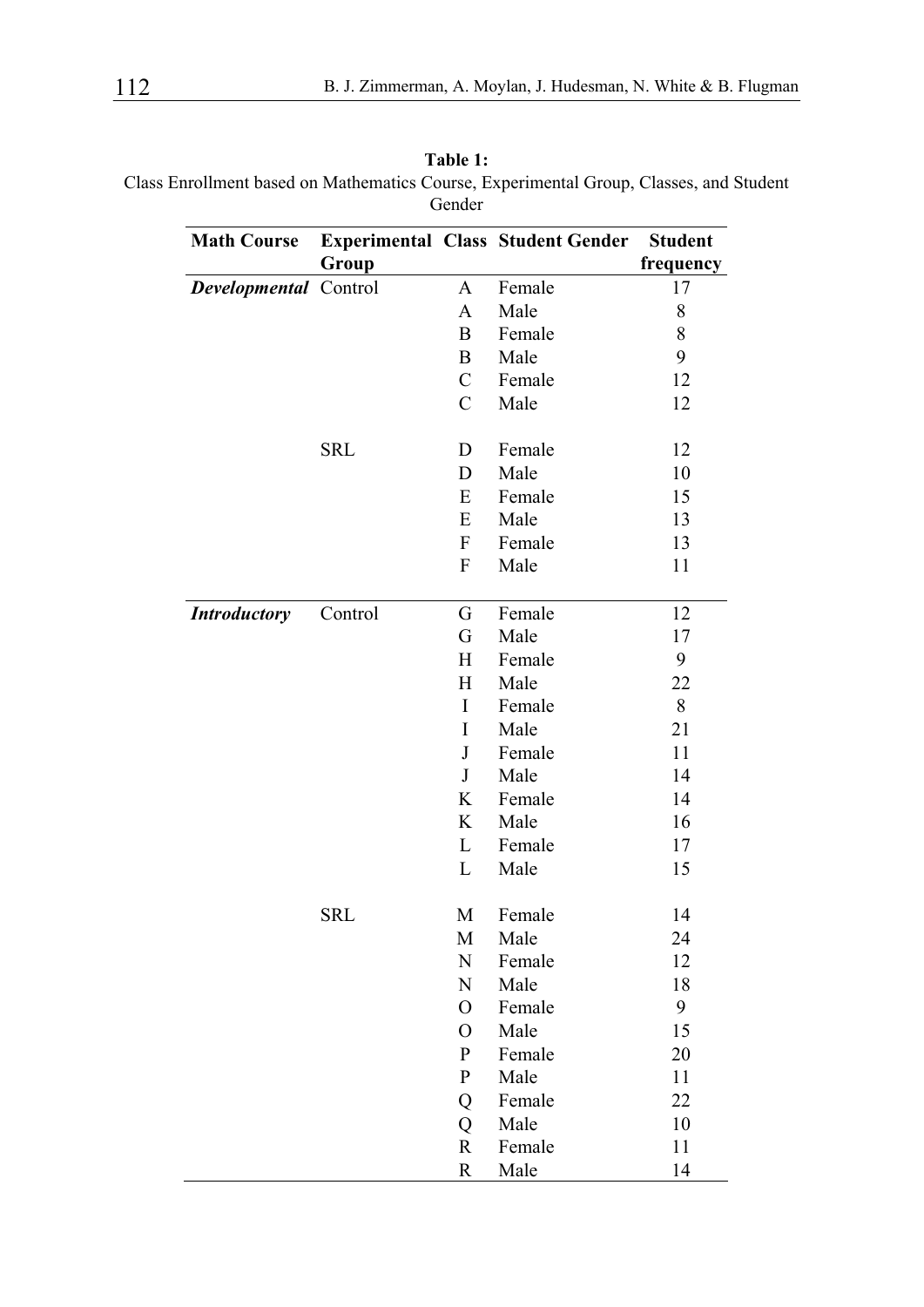Every two to three class sessions, students in the SRL classrooms were administered a 15-20 minute quiz involving four or five math problems as a vehicle for frequent feedback to students and instructors. Quizzes required students to make task-specific selfefficacy judgments before solving individual problems and self-evaluative judgments after attempting to solve each math problem. These self-efficacy and self-evaluation measures are described in the measures section. Quizzes were scored and returned to students either within the same class period or at the start of the following class meeting.

*Self-reflection processes.* After students in the experimental instruction group received graded quizzes from the instructor, they had an opportunity to correct quiz errors by completing self-reflection forms (see Appendix A). Typically, these forms were submitted to the instructor during the next class meeting, but instructors periodically extended the time allotted for students to submit completed self-reflection forms. The selfreflection form was designed to guide students' self-reflection processes regarding erroneous answers to items on a mathematics quiz, and their subsequent cyclical selfregulatory efforts to solve transfer problems. For example, the self-reflection form required students to compare their self-efficacy and self-evaluative judgments with their outcome on the quiz item, explain their ineffectual strategies, establish new effective strategies, and indicate their confidence for solving another problem. On the form, students also solved a similar problem and specified the strategies and procedures involved in their work. If the student failed to solve the problem, they were encouraged to seek assistance from the instructor or a peer. If the student solved the problem, he or she would receive as an incentive quiz points that had been lost during on the quiz. To help students understand and complete the self-reflection forms, instructors initially modeled the completion of the forms and supported them with in-class group and individual practice with completing the forms.

*Fidelity*. During the semester, the investigators observed all classrooms using a checklist that focused on strategy instruction and error analysis. The observation results from SRL classrooms were used primarily in weekly support meetings with the SRL instructors as a formative measure. Three measures were ultimately selected: (a) the instructor makes deliberate errors during presentation, (b) the instructor encourages students to go to the board to demonstrate problem solving and error detection strategies, and (c) the instructor encourages students to verbalize error detection and problem solving strategies while working through practice problems. These same three instructional practices were observed in control classes to provide a base rate for comparison with SRL classes. The observers were trained to a criterion of agreement of at least 80%. After this training was completed, observers rated the frequency of these three instructional practices during a one-hour session on a 5-point scale, from (1) never to (5) very often. The SRL instruction group instructors displayed a significantly higher frequency of the targeted behaviors ( $M = 7.71$ ) than the control instruction group ( $M = 5.01$ ),  $F(1, 16) = 9.36$ ,  $p < .01$ , *d*  $= 1.18$ 

*The research design*. The math exams and self-belief measures were given at four points during the semester. Periodic math test 1 was administered after approximately a month of class attendance, and periodic math test 2 was given after roughly the second month of class attendance. Periodic test 3 was scheduled after approximately the third month of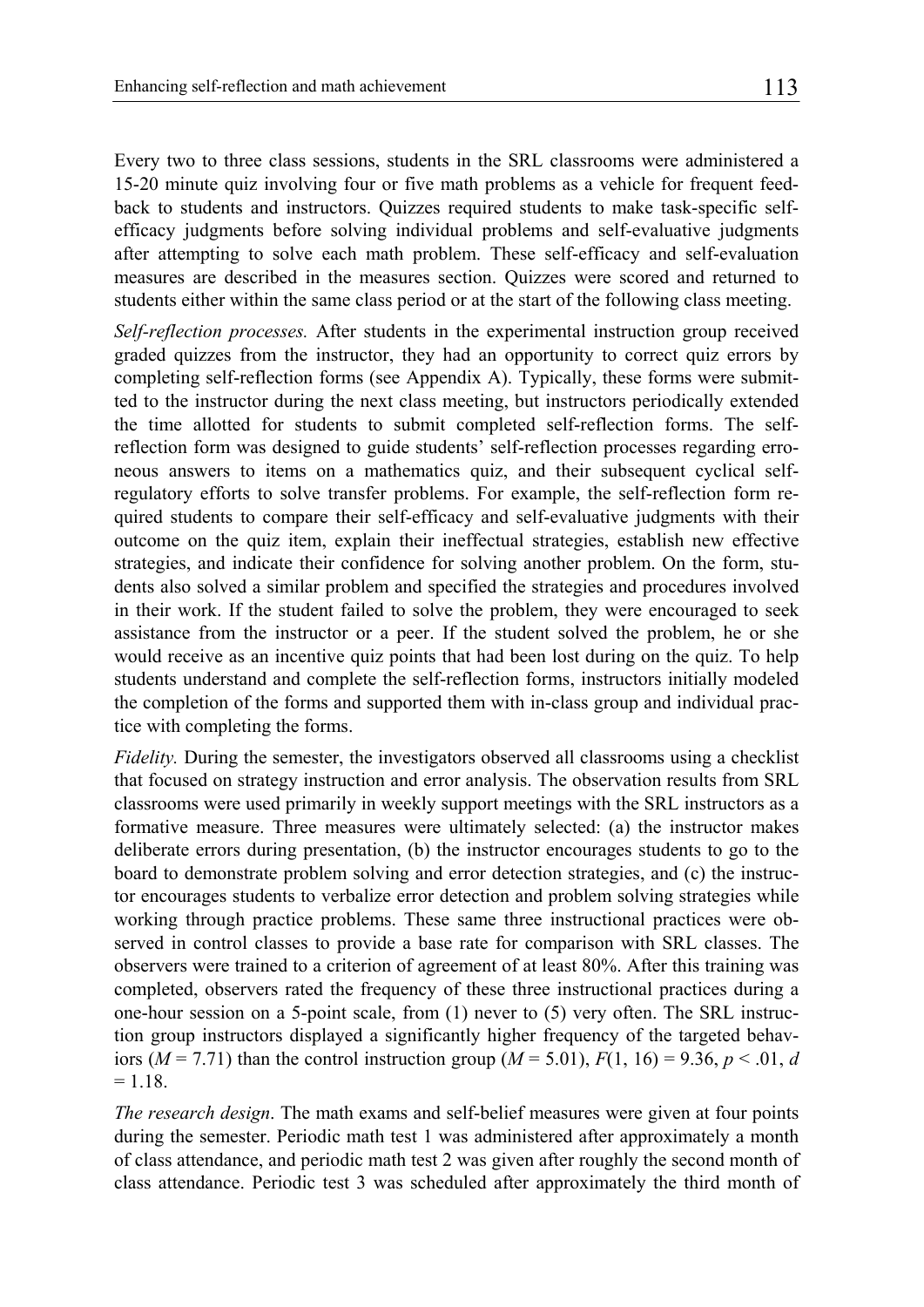class attendance, and final exam in math was given after roughly the fourth month of class attendance. The only measure that preceded the first periodic test was a standardized entrance exam in math (i.e., COMPASS), the results of which were retrieved from their school records. Self-efficacy and self-evaluation measures were not administered at the outset of the semester, but instead were administered as part of the periodic math testing. Self-reflection form measures that were completed by students in the SRL group were turned in throughout the semester. These measures will be described in detail in the next section.

#### **Performance Measures**

*Math placement test*. Students' need for mathematics remediation in the college is based on the sum of the arithmetic and algebra subtest scores from the Computer Adaptive Placement Assessment and Support System (COMPASS) Mathematics Test (ACT). Scores from this multiple-choice, adaptive test were used as measures of prior mathematics performance. Students in the developmental course who received a passing course grade are allowed to retake the COMPASS examination, which is a gateway for taking higher-level mathematics as well as science, technology, and engineering courses.

*Math periodic examinations*. Each pair of treatment and control instructors developed three cumulative mathematics problem-solving examinations and administered them during the semester. An outside grader scored each treatment-control pair periodic test.

*Math final examinations.* Each mathematics course has a comprehensive departmental final examination. The developmental mathematics examination consists of approximately 25 questions. Students must show all of their computation work. The passing score is 70%, and the students can earn partial credit if their grade is at least 65%. Students must pass this final exam in order to retake the COMPASS test. In the introductory level mathematics course, the final examination consists of approximately 20 problems, and all computation work must be shown. The passing score is 60%, and partial credit is given. The test accounts for 30% of the students' course grade. No self-regulation measures were administered during math final examinations.

#### **Self-Regulation Measures**

*Math exam self-efficacy scale.* Self-efficacy was assessed by asking students to rate their confidence before solving each mathematics problems on the periodic examination (Bandura & Schunk, 1981). This scale represents a task-specific assessment of how students perceive their mathematical capability. The scale items varied in math content between the developmental and introductory mathematics courses. For both courses, the math self-efficacy items were worded as follows: "How confident are you about solving this math problem correctly?" Students indicated their response on a 5-point scale: (1) definitely not confident, (2) not confident, (3) undecided, (4) confident, and (5) very confident.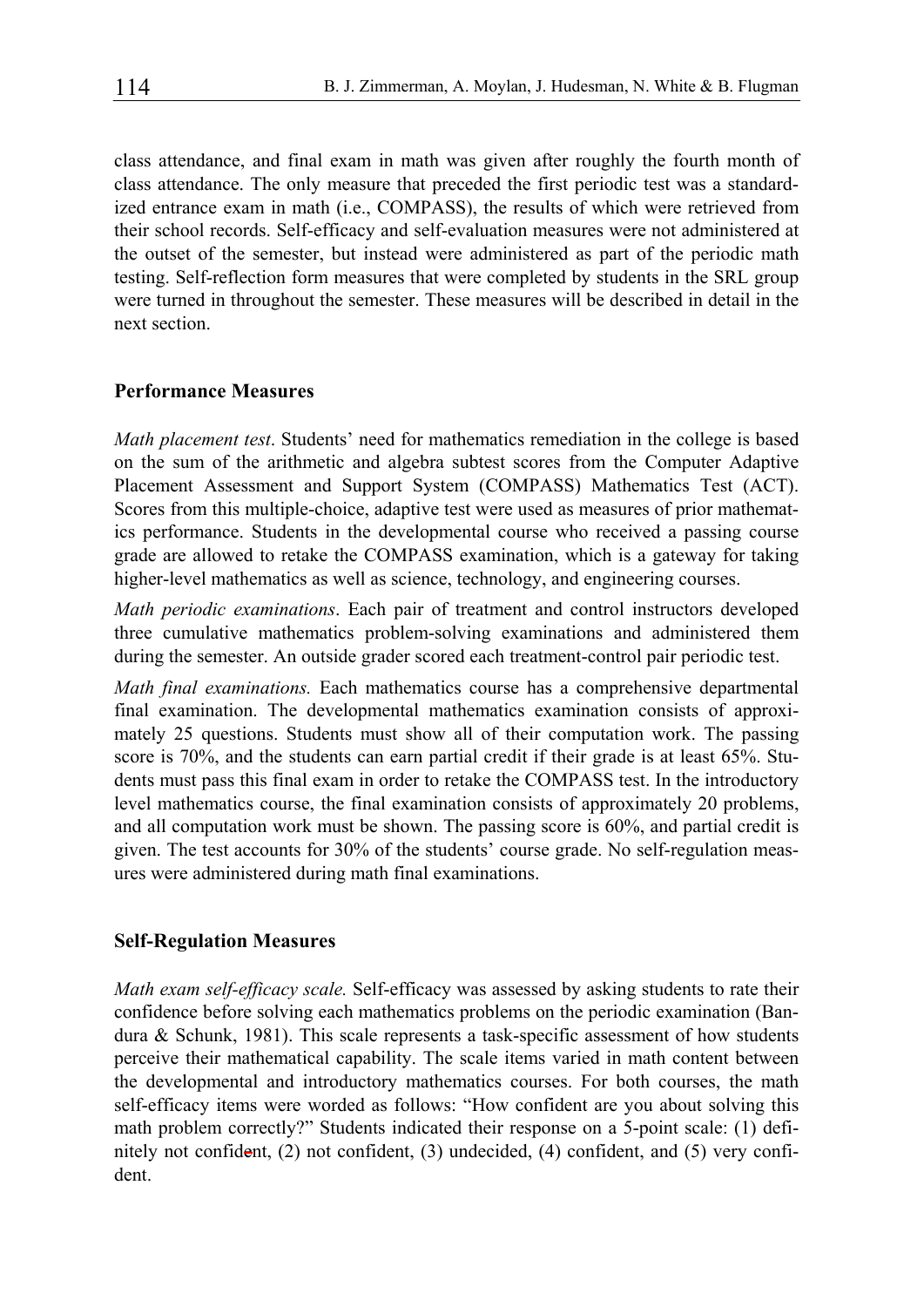This self-efficacy scale was listed at the top of the periodic exam form, and each math problem was presented below in a format that required students to render a numerical rating *before* attempting to solve each problem. Although the periodic exams varied from 9 to 20 problems in developmental math classes and from 4 and 16 problems in introductory math classes, the exams were identical in form and number of math problems for paired SRL and control classes. To correct for differences in the number of math problems on periodic exams, we averaged individual self-efficacy scores for each student to produce an overall self-efficacy measure. To assess the reliability of this self-efficacy scale, Cronbach's alpha reliability was computed separately for each pair of classrooms (SRL and control). The obtained alphas averaged .95 for the developmental course and .80 for the introductory math course .80. In prior research (Chen, 2006), the alpha reliability of a math task-specific self-efficacy scale was .83.

*Math exam self-evaluation scale.* Students' self-evaluative judgments were assessed by asking them to rate their confidence about their solution of each problem on the periodic math examinations. This self-evaluation scale was embedded in the same periodic exam form that was used to assess students' self-efficacy beliefs except that the self-evaluation scale was positioned to be answered *after* completing each problem on the exam. The selfevaluation question was worded as follows: "How confident are you that you solved this math problem correctly?" As we noted with regard self-efficacy beliefs, the periodic exams were identical in form and number of math problems for paired SRL and control classes, but the exams for other classes differed in the number of problems that were presented and selfevaluated. To correct for differences in the number of math problems on periodic exams, we averaged individual self-evaluation scores for each student. To compute the reliability of this self-evaluation scale, Cronbach's alpha reliability was computed separately for each pair of classrooms (SRL and control). The obtained alphas for the developmental course averaged .95 and for the introductory math course averaged .89.

*Self-efficacy bias.* The bias calibration or direction of error between students' selfefficacy beliefs and their actual performance was assessed by subtracting '5' from their self-efficacy rating if the problem was solved correctly, or by subtracting '1' if there was an error (Pajares & Graham, 1999; Schraw, Potenza, & Nebelsick-Gullet, 1993). For example, if students were "confident" about their answer (a rating of 4) to a math problem that they answered correctly, their bias score would be -1 or a slight underestimation of self-efficacy. The scale ranged from -4 to +4 for each math problem. Thus, selfefficacy bias was assessed for each math problem and then averaged across other math problems.

*Self-evaluation bias*. Bias calibration of post-performance self-evaluative judgments was assessed similarly to self-efficacy bias except that self-evaluation judgments were compared with math item accuracy.

#### **Academic Benchmarks**

Passage of two key academic benchmarks was assessed: passage of the course and COMPASS posttest exams for developmental math students. For the introductory math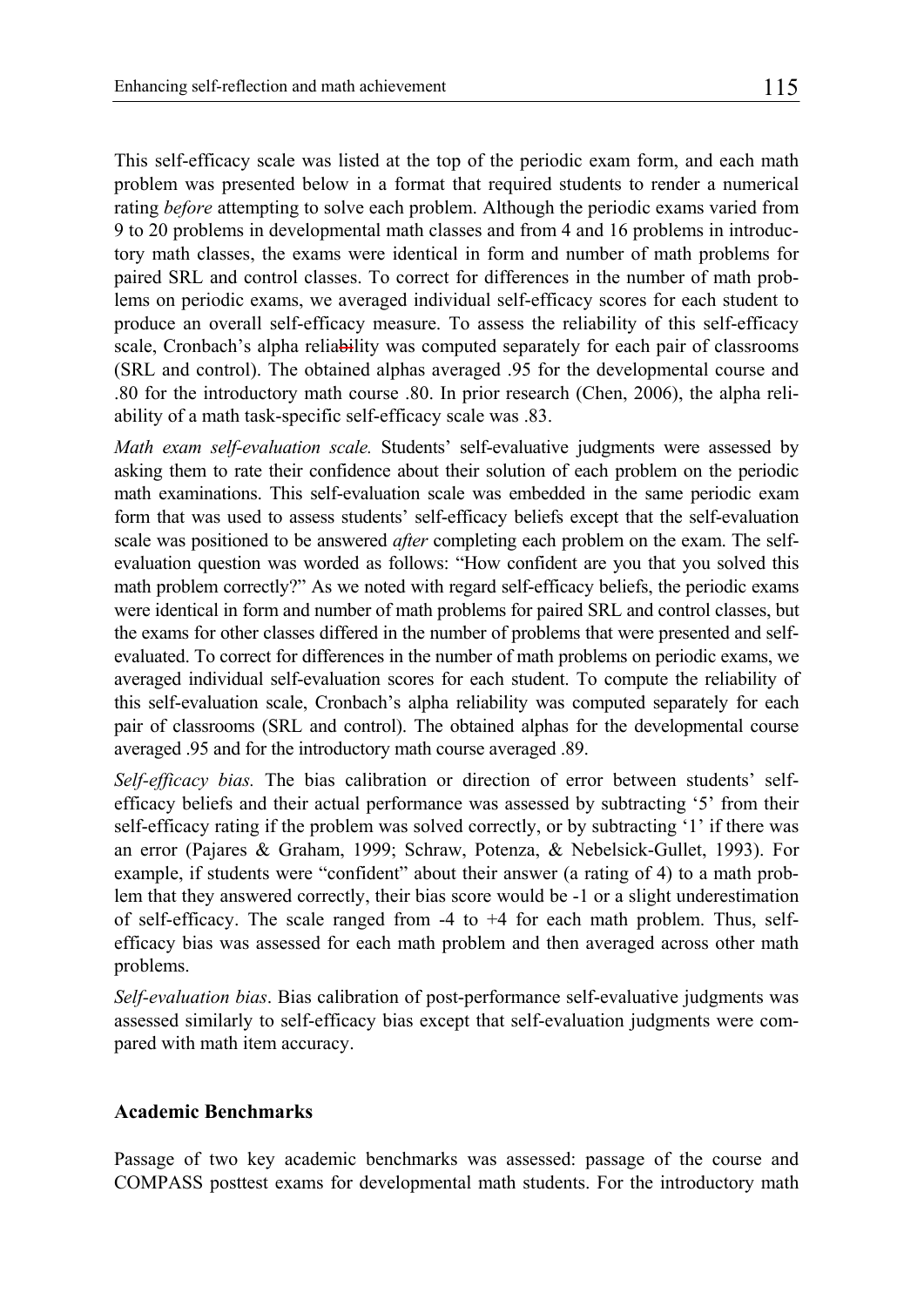students, the key benchmark was passage of the course. These data were coded dichotomously for a student's passage or not of each benchmark criterion.

## **Results**

#### **Preliminary Analyses**

The effectiveness of the random assignment procedure in equalizing the two instruction groups in terms of students' prior scores from the math COMPASS placement test was assessed using a single factor ANOVAs. For developmental math, there were no significant differences between SRL instructional and control groups on either the arithmetic or algebraic subtests. There also were no significant differences between SRL instruction and control groups in the introductory math course for either the arithmetic or algebra subtest. Clearly, the SRL instruction and control groups were comparable statistically in math skill before participating in the study.

#### **Main Math Analyses**

Because we sought to determine the effectiveness of the SRL intervention at two different levels of mathematical competence, we analyzed the results for the developmental math course and the introductory math course separately. The students in the two courses had different entrance requirements, different math content, and different math difficulty. Table 2 presents both descriptive and inferential statistics for the primary achievement and SRL measures. Zero-order correlation coefficients for these measures are presented in Table 3.

A two group (SRL instruction, control) multivariate analysis of covariance (MAN-COVA) was conducted with the developmental math students, using the pretest COM-PASS scores as a covariate and the three periodic math exams as the dependent measures. This analysis showed that the SRL instructional group outperformed the control group on the three periodic math examinations,  $F(1,135) = 3.80, p > .02, \eta^2 = .09$ . Separate follow-up univariate *F-tests* for each dependent measure revealed no significant difference between the SRL and control groups on the first periodic test, but a significant difference was found on the second and third periodic tests favoring the SRL group. A univariate *F-test* of the standardized math final examination in developmental math course revealed that the SRL experimental group significantly surpassed the control group.

The same MANCOVA model was conducted with students enrolled in the introductory math course, and the results were significant,  $F(3/210) = 7.66$ ,  $p > .01$ . Follow-up univariate *F-tests* for each dependent measure revealed significant differences between the SRL and control groups for each periodic math test. A univariate *F-test* of the standardized math final examination scores revealed that the SRL experimental group signifi-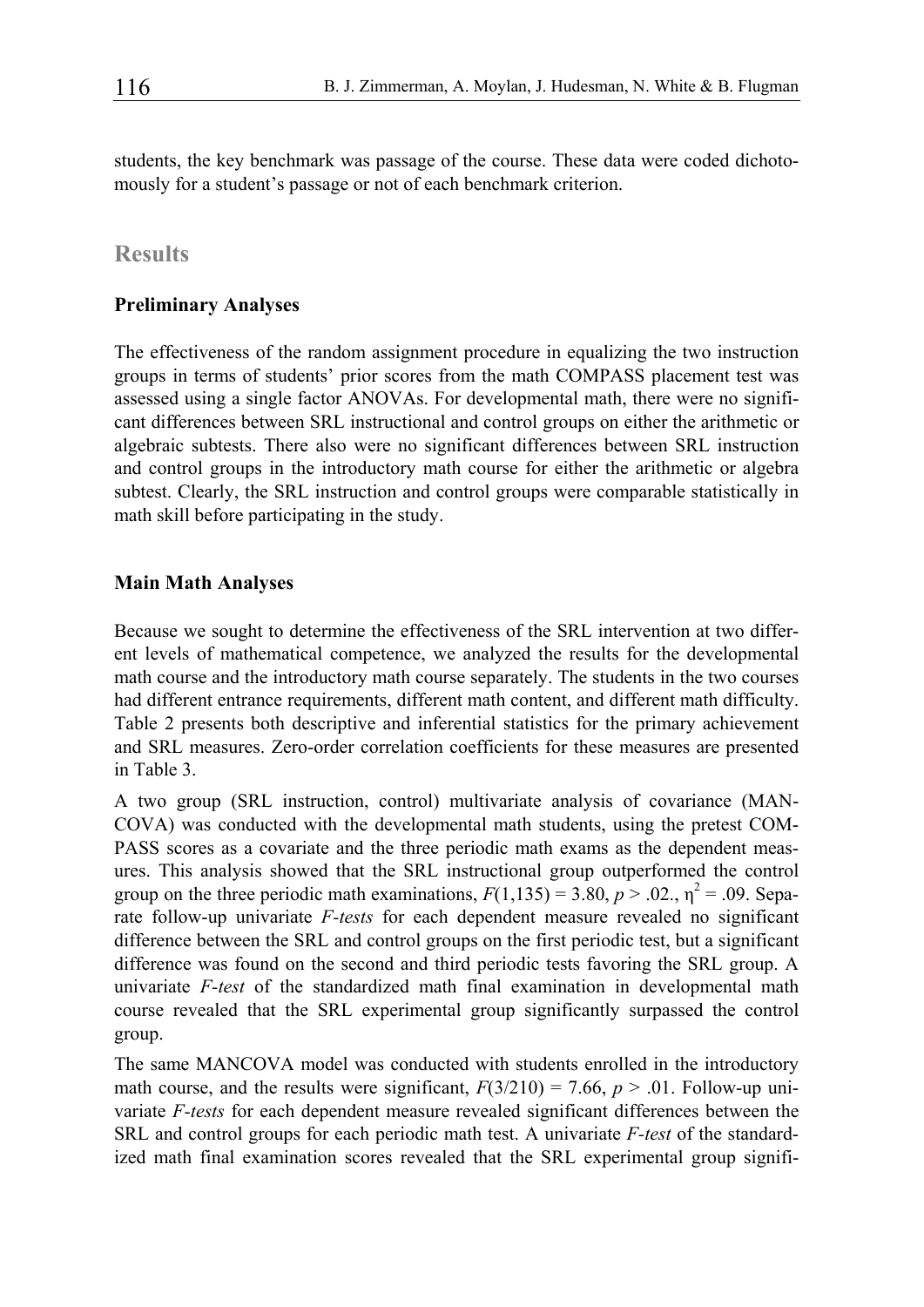|               |                      | Control |             | <b>SRL</b> Instruction |     |             |             |       |     |         |
|---------------|----------------------|---------|-------------|------------------------|-----|-------------|-------------|-------|-----|---------|
| Course        | Measure              | n       | M           | <b>SD</b>              | n   | M           | <b>SD</b>   | F     | р   | d       |
|               | Periodic math exam 1 | 65      | 72.93       | 15.31                  | 65  |             | 71.14 21.06 | .311  | .58 | $-.10$  |
|               | Periodic math exam 2 | 60      | 62.10       | 17.96                  | .69 | 70.64 24.50 |             | 4.96  | .03 | .39     |
|               | Periodic math exam 3 | 61      |             | 54.05 23.64            | 67  |             | 68.06 25.65 | 10.26 | .03 | .55     |
|               | Final math exam      | 65      | 58.03       | 27.69                  | 72  | 73.18       | 28.39       | 9.96  | .02 | 0.50    |
| Developmental | Self-efficacy        | 65      | 3.53        | .76                    | 71  | 3.55        | .89         | .02   | .89 | 0.02    |
|               | Self-evaluation      | 66      | 3.68        | .76                    | 71  | 3.59        | .83         | .45   | .51 | $-0.11$ |
|               | Self-efficacy bias   | 65      | .62         | .69                    | 71  | .18         | .95         | 9.49  | .03 | $-0.53$ |
|               | Self-evaluation bias | 66      | .81         | .78                    | 71  | .22         | .92         | 16.08 | .01 | $-0.69$ |
|               | Periodic math exam 1 | 165     |             | 58.82 23.47            | 174 | 67.86 22.41 |             | 13.16 | .01 | 0.39    |
|               | Periodic math exam 2 | 165     |             | 51.92 23.73            | 170 |             | 57.85 23.14 | 7.33  | .01 | .29     |
|               | Periodic math exam 3 | 153     | 43.32 28,10 |                        | 169 | 55.88 27.70 |             | 16.29 | .01 | .44     |
| Introductory  | Final exam           | 158     | 47.46 24.05 |                        | 167 | 59.04       | 25.15       | 17.40 | .01 | 0.47    |
|               | Self-efficacy        | 164     | 3.33        | .81                    | 178 | 3.23        | .91         | 1.25  | .27 | $-0.12$ |
|               | Self-evaluation      | 167     | 3.47        | .80                    | 179 | 3.31        | .91         | 2.83  | .09 | $-0.19$ |
|               | Self-efficacy bias   | 164     | .70         | .92                    | 178 | .31         | .98         | 13.71 | .01 | $-0.41$ |

**Table 2:**  Descriptive Statistics, Univariate F-tests, and Effect Sizes for Dependent Measures by Instruction Group and Mathematics Course

cantly surpassed the control group in introductory math course. The zero-order correlation between COMPASS math pretest and first periodic math exam was .30 ( $p < .01$ ) for the developmental math course and .26 ( $p < .01$ ) for the introductory math course.

Self-evaluation bias 167 .77 .90 179 .37 .96 16.64 .01 -0.43

#### **Self-Efficacy and Self-Evaluation Analyses**

A two group (SRL instruction, control) multivariate analysis of variance was conducted on the self-efficacy beliefs of students in developmental and introductory math classes. The self-efficacy beliefs for the three periodic math exams served as dependent measures. This MANOVA revealed no significant differences between the SRL and control group students on the three periodic exam measures of self-efficacy in either developmental,  $F(3,87) = 1.96$ ,  $p = .13$ ,  $\eta^2 = .06$  or introductory math courses  $F(3,215) = .44$ ,  $p =$ .73,  $\eta^2$  = .01. The same two group MANOVA was conducted on the self-evaluation beliefs of students in developmental and introductory math classes. The self-evaluation beliefs for the three periodic math exams served as dependent measures. This MANOVA revealed no significant differences between the SRL and control group students on the three measures of self-evaluation in either developmental,  $F(3,89) = .49$ ,  $p = .23$ ,  $\eta^2 =$ .05, or introductory math courses,  $F(3,212) = .65$ ,  $p = .59$ ,  $p^2 = .01$ .

Although the self-efficacy and self-evaluation measures were not affected by SRL training, these measures were significantly predictive of math examination outcomes (see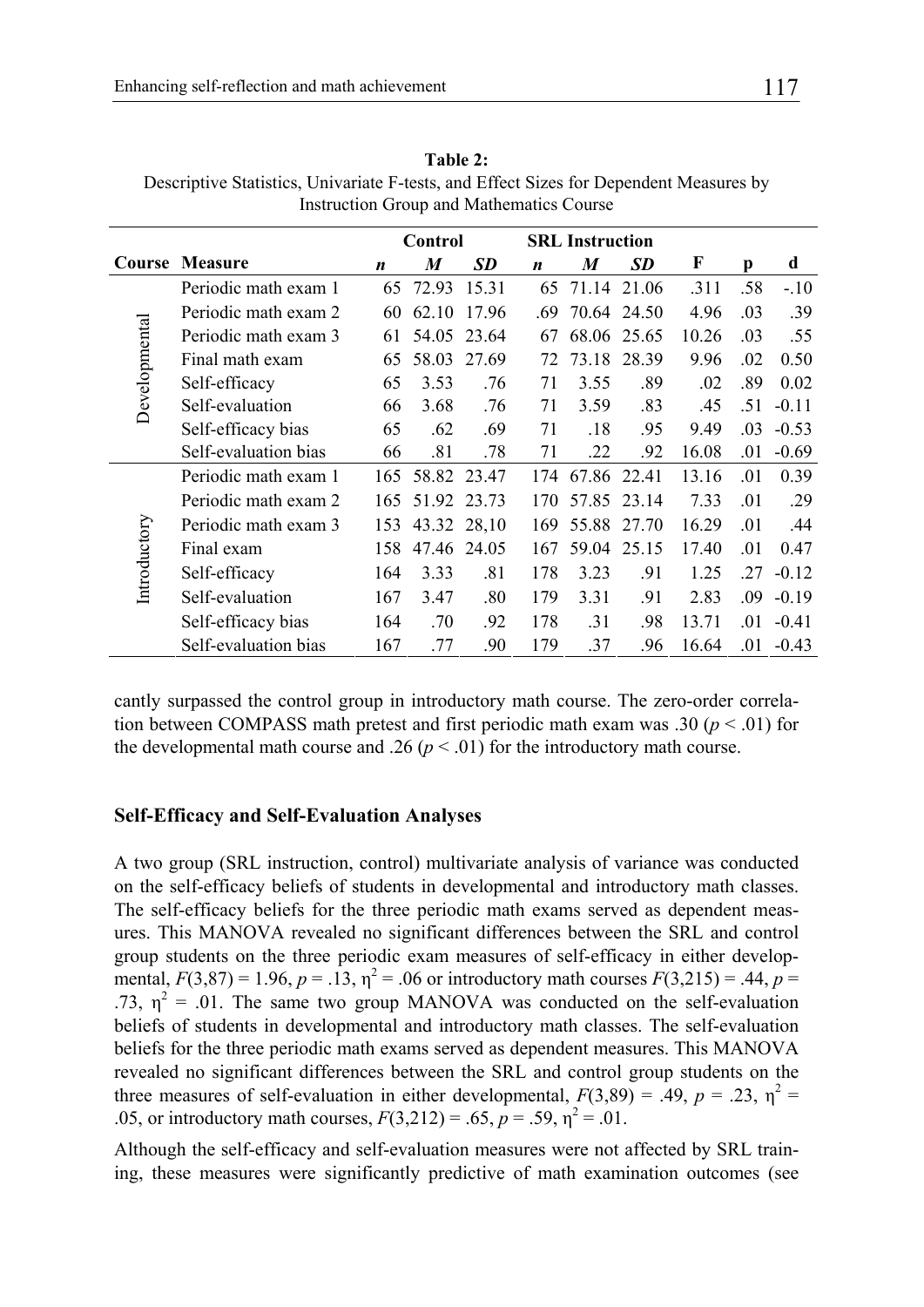Table 3). For students in developmental math, their self-efficacy mean correlated with their periodic math exam mean,  $r = .50$ ,  $p < .001$ , and with their final math exam score, *r*  $=$  .41,  $p \lt 0.001$ . Their self-evaluation judgments mean also correlated with their periodic math exam mean,  $r = .49$ ,  $p < .001$ , and with their final exam score,  $r = .38$ ,  $p < .001$ ). For students in introductory college math, their self-efficacy mean correlated with their periodic exam mean,  $r = .39$ ,  $p < .001$  and with their final examination score,  $r = .31$ ,  $p <$ .001. These introductory math students' self-evaluation mean correlated with their periodic exam means,  $r = .39$ ,  $p < .01$ ; and with their final examination score,  $r = .34$ ,  $p <$ .01.

The failure of the self-efficacy and self-evaluation measures to detect SRL and control group differences on the periodic exams was unexpected, especially in view of the high reliability of and significant positive correlation between these measures of self-belief and math outcomes. One possible explanation for these results is that these lowfunctioning students may have over-estimated their self-efficacy and self-evaluative judgments.

**Table 3:**  Zero-order Correlations between Performance and SRL Measures by Course Level (all  $ps < .001$ )

| <b>Scale</b>             |      |       |     |      |       | o     |
|--------------------------|------|-------|-----|------|-------|-------|
| 1. Periodic examinations |      | -79   | -50 | 49   | - 48  | $-51$ |
| 2. Final examination     | .58  |       | -39 | -35  | $-41$ | $-50$ |
| 3. Self-efficacy         | -39  | 29    |     | -90  | 40    | .29   |
| 4. Self-evaluation       | -39  | -32   | -90 |      | -39   | 41    |
| 5. Self-efficacy bias    | - 47 | $-26$ | -52 | -42. |       | .91   |
| 6. Self-evaluation bias  | - 47 | $-23$ | 44  | -50  | 92    |       |

NOTE: Developmental math course correlation coefficients are above the diagonal, and introductory math course correlation coefficients are below the diagonal. The three periodic math exams and self-efficacy and self-evaluation means are averaged for these correlational analyses.

#### **Calibration Measures of Self-efficacy and Self-Evaluation**

To test whether for the presence of over-estimations among low functioning students, a calibration analysis was conducted. A well-established measure of directional errors in self-efficacy calibration, namely *bias,* was selected (Pajares & Graham, 1999). As we described in the method section, self-efficacy bias scores were derived from periodic math exam results and self-efficacy beliefs. As hypothesized, these self-efficacy bias scores revealed significantly less overconfidence in periodic exam self-efficacy beliefs among the SRL instruction group than in the control group in either the developmental math course,  $F(1, 134) = 6.65$ ,  $p < .01$ ,  $d = -.52$  or the introductory math course,  $F(1, 134)$  $340$ ) = 13.71, p < .01,  $d$  = -.39.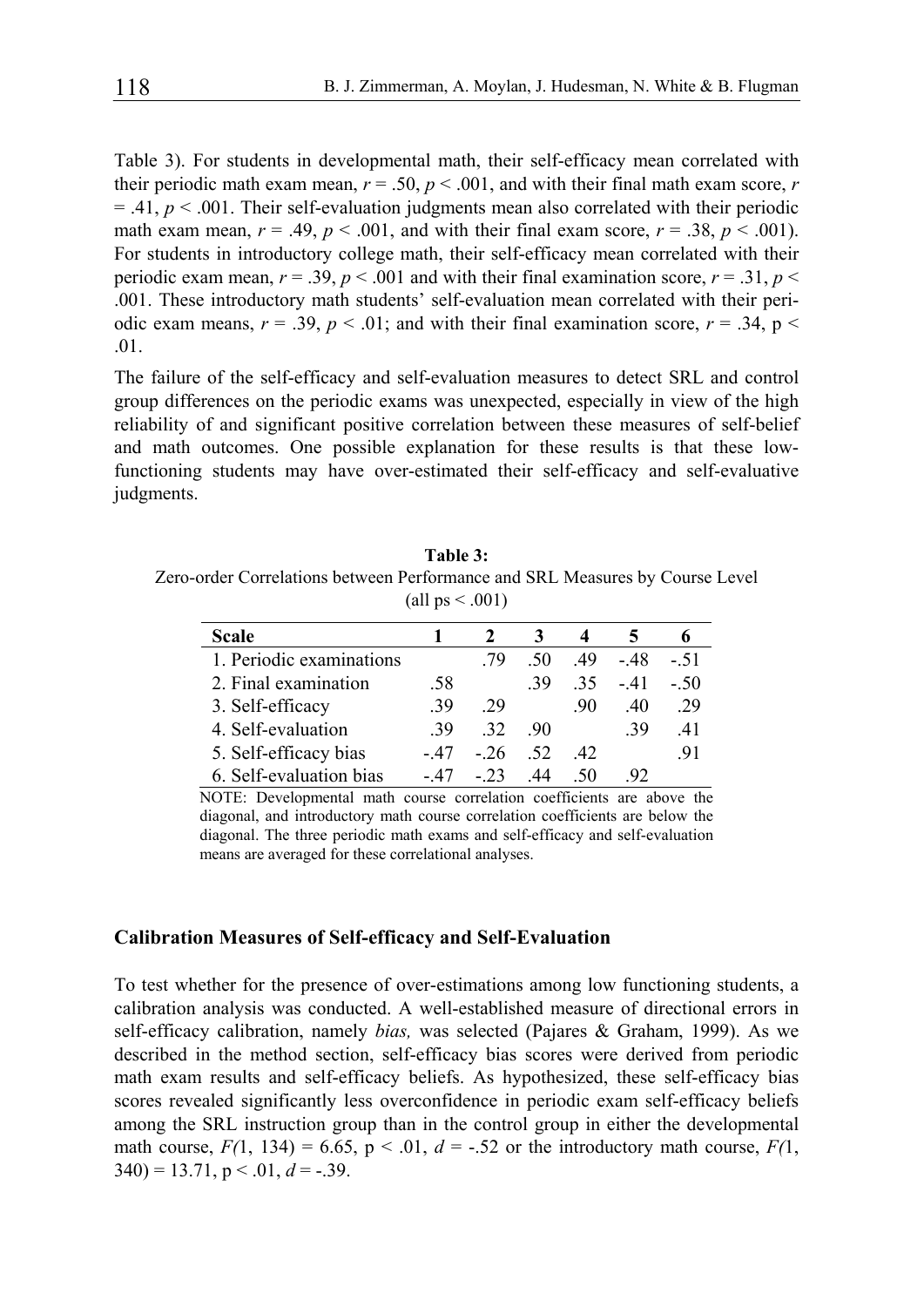To test for the presence of overconfidence in the students' post-performance selfevaluation judgments, a bias transformation was also performed with these scores. Selfevaluation bias scores were derived from periodic math exam results and self-evaluation beliefs. In the developmental math course, students in the SRL instruction group displayed significantly less overconfidence,  $F(1, 135) = 16.08$ ,  $p < .01$ ,  $d = -.69$ , than the control group. In introductory college math, the same pattern of results was found. That is, the SRL instruction group had significantly less overconfidence than the control group for self-evaluation bias,  $F(1, 344) = 16.64$ ,  $p < .01$ ,  $d = -.43$ .

#### **Self-Reflection Form Analyses**

During the study, the teachers reported that students in the SRL experimental group varied considerably in their individual use of the self-reflection forms. We hypothesized that high self-reflectors would achieve more on the periodic and final exams than low self-reflectors. It was also hypothesized that high self-reflectors would be better calibrated in their selfefficacy and self-evaluation judgments. Students' use of self-reflection form was assessed by dividing the number of self-reflection forms that they completed by their number of quiz errors. This formula adjusts for differences in students' opportunities to use the form because students who made fewer errors on the quizzes would have fewer chances to selfreflect. A median split of the self-reflection rate for each math course (developmental math: Mdn = .50; introductory math:  $Mdn = .47$ ) was used to compare performance of high selfreflectors with low self-reflectors (see Table 4).

To compare self-reflection outcomes with the developmental math students, a 2 group (high versus low self-reflectors) MANCOVA was conducted with the students' pretest COMPASS scores serving as a covariate and the three periodic math exams as dependent measures. This statistical analysis revealed that high self-reflectors outperformed low self-reflectors on the three periodic math exams,  $F(3, 57) = 3.79$ ,  $p < .02$ ,  $\eta^2 = .17$ . Separate follow-up univariate *F-tests* for each dependent measure revealed no significant differences between the high and low self-reflector groups for the first periodic test, but significant higher math scores for the high self-reflectors for second and third periodic tests. Regarding the final math exam, a follow-up univariate F-test revealed that the high self-reflectors outscored the low self-reflectors.

With introductory math students, a 2 group (high versus low self-reflectors) MANCOVA was conducted. The students' pretest COMPASS scores served as a covariate and three periodic math exams served as dependent measures. This statistical analysis revealed that high self-reflectors outperformed low self-reflectors on the three periodic math exams,  $F(3, 155) = 3.81$ ,  $p = .02$ ,  $\eta^2 = .07$ . Follow-up univariate *F-tests* for each dependent measure revealed a marginally significant difference between the high and low selfreflector groups for the first periodic test, but significantly higher math scores for the high self-reflectors on the second and third periodic tests. Regarding the standardized final math exam, a univariate *F-test* reveal that the high self-reflectors outscored the low self-reflectors significantly.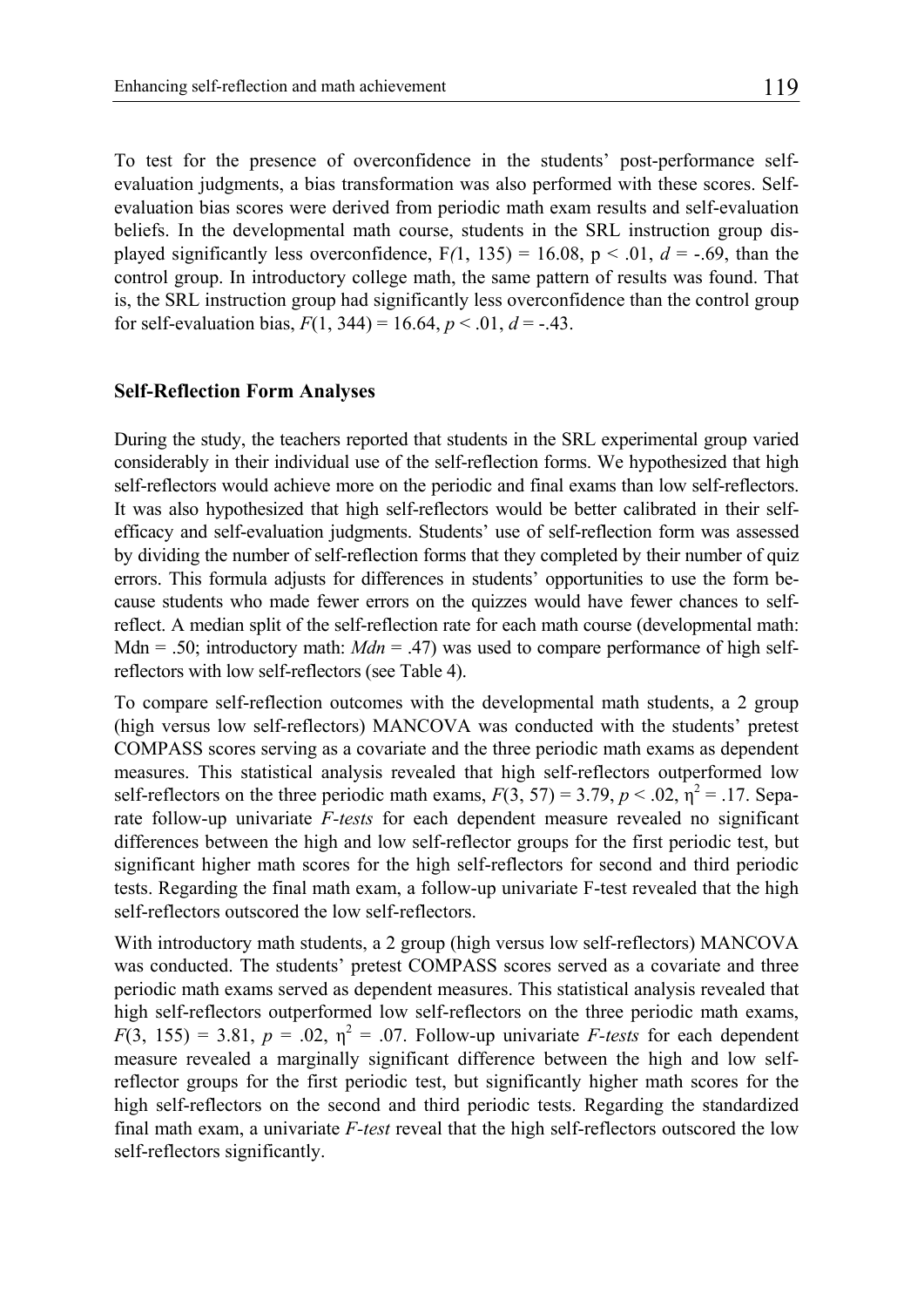| Math          |                       | Low self-reflection |       | <b>High self-reflection</b> |    |       |           |       |      |     |
|---------------|-----------------------|---------------------|-------|-----------------------------|----|-------|-----------|-------|------|-----|
| course        | Measure               | n                   | M     | SD                          | n  | M     | <b>SD</b> | F     | Ŋ    | d   |
|               | Periodic math exam 1  | 28                  | 69.82 | 20.74                       | 37 | 72.14 | 21.54     | .19   | .67  | .11 |
|               | Periodic math exam 2  | 29                  | 61.41 | 27.95                       | 40 | 77.32 | 19.41     | 7.80  | .01  | .65 |
|               | Periodic math exam 3  | 26                  | 58.92 | 28.08                       | 41 | 73.85 | 22.43     | 13.66 | .01  | .48 |
| Developmental | Final exam*           | 29                  | 64.76 | 29.23                       | 43 | 78.86 | 26.66     | 4.48  | .04  | .50 |
|               | Self-efficacy         | 29                  | 3.53  | .91                         | 42 | 3.55  | .88       | .01   | .93  | .02 |
|               | Self-evaluation       | 29                  | 3.54  | .90                         | 42 | 3.62  | .79       | .19   | .66  | .10 |
|               | Self-efficacy bias    | 29                  | .40   | .88                         | 42 | .03   | .98       | 2.69  | .11  | .39 |
|               | Self-evalua-tion bias | 29                  | .42   | .88                         | 42 | .08   | .93       | 2.33  | .13  | .37 |
|               | Periodic exam 1       | 84                  | 64.75 | 23.36                       | 90 | 70.77 | 21.21     | 3.17  | .08  | .27 |
|               | Periodic exam 2       | 81                  | 51.22 | 23.11                       | 89 | 63.89 | 21.57     | 13.66 | .01  | .55 |
|               | Periodic exam 3       | 81                  | 48.95 | 27.12                       | 88 | 62.26 | 26.81     | 10.28 | .01  | .48 |
|               | Final exam*           | 80                  | 52.98 | 25.94                       | 84 | 64.62 | 23.17     | 9.39  | .003 | .46 |
| Introductory  | Self-efficacy         | 88                  | 3.23  | .90                         | 87 | 3.24  | .92       | .00.  | .97  | .01 |
|               | Self-evaluation       | 88                  | 3.30  | .92                         | 88 | 3.33  | .90       | .03   | .85  | .03 |
|               | Self-efficacy bias    | 88                  | .53   | .84                         | 87 | .08   | 1.07      | 9.99  | .01  | .46 |
|               | Self-evaluation bias  | 88                  | .58   | .89                         | 88 | .14   | .96       | 9.92  | .01  | .46 |

**Table 4:**  Descriptive Statistics, F-tests, and Effect Sizes for Dependent Measures by Self-Reflection Rate and Mathematics Course

NOTE: The lower *n* sizes in these analyses are due to the focus on differences in self-reflection among students in experimental SRL classes. Control group students were excluded for these analyses.

#### **Benchmark Analyses**

An important educational outcome is the number of students who successfully met academic benchmarks for the two math courses. A key gateway criterion for students enrolled in to math courses is student passage of the course. This passage criterion depends not only on students' exam grades but also on other academic criteria, such as homework completion and class participation. A significantly greater percentage of students in SRL instruction classrooms (68%) passed the developmental math course than students in control classrooms (49%),  $\chi^2$  (1) = 5.24,  $p < .05$ ,  $\phi = .19$ . In addition to their passage of the course, students in the developmental math course were required to pass college-wide entrance test, the COMPASS, in order to enroll in credit bearing courses and make progress toward their degree. A significantly greater percentage of the SRL group (64%) passed the posttest COMPASS exam than in the control group (39%),  $\chi^2(1) = 8.13$ ,  $p <$ .01,  $\phi$  = .15. Regarding the introduction to college math course, a significantly greater percentage of students in SRL instruction classrooms (76%) passed the course than students in control classrooms (62%,),  $\chi^2$  (1) = 7.70,  $p < .01$ ,  $\phi = .24$ .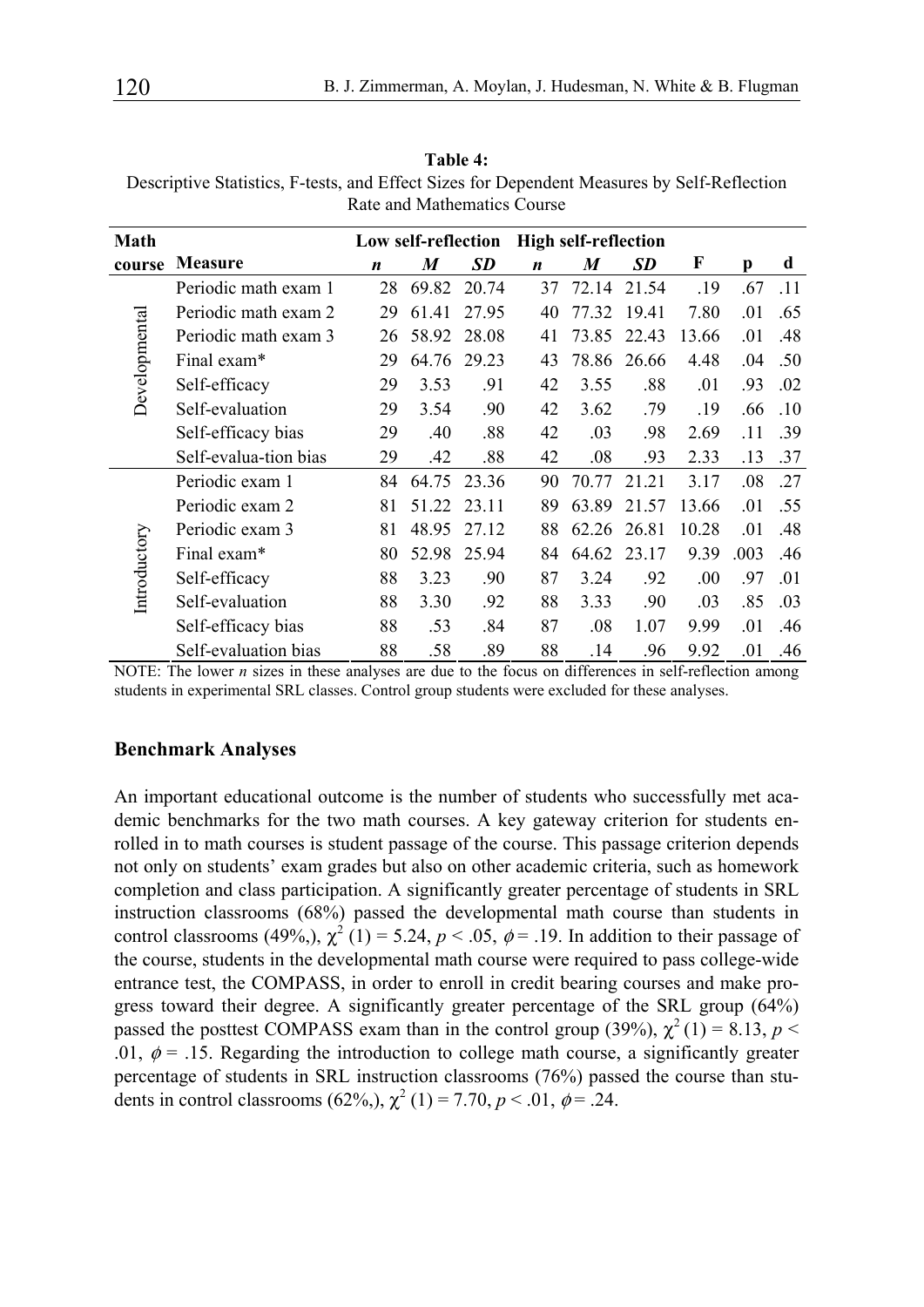## **Discussion**

Although meta-analyses have revealed a positive effect of self-regulatory instructional interventions (Dignath & Buettner, 2008; Dignath, Buettner, & Langfeldt, 2008), few prior studies have involved true experiments in authentic contexts, such as (a) instruction by regular classroom teachers, (b) learning by at-risk populations of students, (c) instruction using regular curricular tasks in math, and (d) feedback involving official academic grades as outcomes. Despite these challenges, SRL teachers in the present study produced significantly higher mathematics exam performance than conventional instructors, and these training effects were large  $(d = .40 \text{ or greater})$  or near large in size (Cohen, 1988). These findings represent an important addition to the literature on self-regulatory training interventions, but they also raise important questions.

## **Were the Results due merely to Quiz-Taking?**

This SRL intervention involved a number of components that were designed specifically to help at-risk college students in math. For example, instructors introduced frequent math quizzes, and they trained students to self-reflect on and correct their errors on these quizzes. Evidence of the effectiveness of self-reflection training with math problem solving tasks has been limited to date, but evidence of a "testing effect" is quite extensive in the prose learning literature (Roediger  $\&$  Karpicke, 2006). The present research design did not regulate quiz-taking by students in the control group, but the self-reflection form, a within-group analysis, did yield evidence that math learning was related significantly to students' self-reflection activities. To assess the impact of this self-reflection training component, we compared SRL students who were above the median in amount of quiz error corrections with classmates who were below the median. The higher self-reflection group significantly outperformed the lower self-reflection group on the periodic and final exams in both developmental and introductory math courses. Clearly, students' engagement in self-reflective learning experiences was associated with higher levels of math skill.

#### **Were there Trends in Students' Acquisition of Math Skill during the Semester?**

The multivariate test of students' periodic math exam scores showed a pattern of greater effectiveness during the semester by students in the SRL instructional group. Differences in learning between the SRL and control groups in developmental math did not attain significance on the first periodic exam, but did so during the second and third periodic exams. By contrast, SRL students in introductory math course showed significant differences on the first periodic exam as well as on the latter two periodic exams. Apparently, students who had greater background math knowledge were better prepared to profit from self-regulatory training during the first periodic math exam.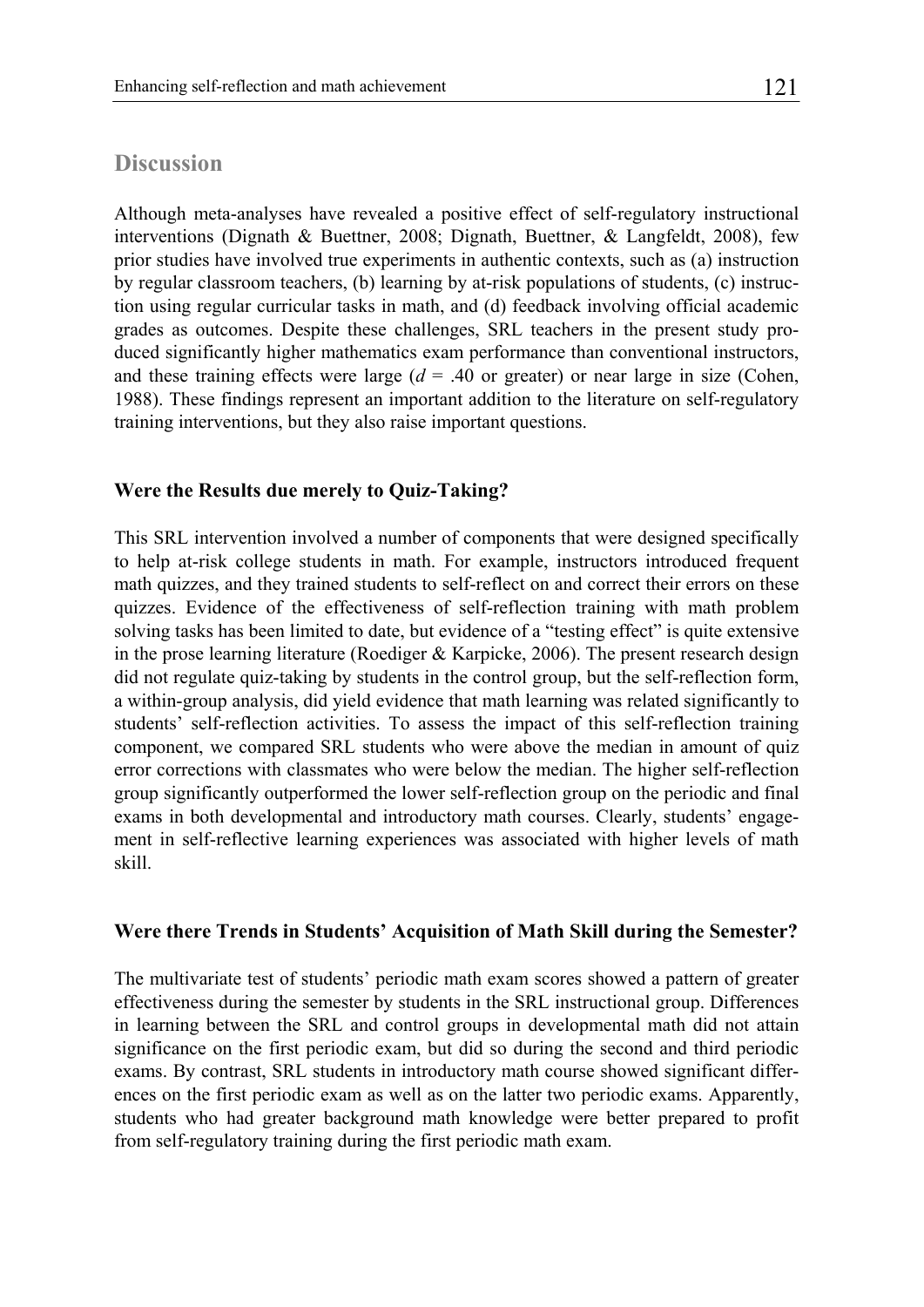What might be a source of the students' math learning trend across the periodic exams? A similar learning trend to that of the developmental math students was evident in the SRL students' use of self-reflection forms. More specifically, the high self-reflectors did not significantly surpass the low self-reflectors on the first periodic exam but did so on the second and third exams. A parallel pattern was observed with students in the introductory math course. The difference between the high and low self-reflectors narrowly missed significance  $(p < .08)$ , during the first periodic exam, but it did attain significance on the second and third periodic exams. Together these results indicate a key aspect of students' self-regulatory training, their use of the self-reflection form, was not evident on the first periodic exam. However, by the second periodic exam, the effectiveness of selfreflection training had reached statistical significance. These efforts to track selfreflection processes and assess their impact on math performance merit further study.

#### **Why weren't the Effects of SRL Instruction Significant on Students' Self-Efficacy and Self-Evaluation Beliefs?**

We hypothesized initially that students in the SRL classes would display significantly higher self-efficacy and self-evaluative judgments than students in control classes, but neither of these comparisons attained statistical significance. However, both measures correlated significantly with the students' grades on the periodic and final math exams in both the developmental and introductory math courses. This pattern of findings indicates that self-efficacy and self-evaluation measures were predictive of math outcomes but were insensitive to the effects of SRL training. One possible explanation that we tested was that the students in the control classes may have overestimated their math proficiency. The calibration bias analyses provided support for this hypothesis: Students in SRL classes displayed less overestimation bias in their pre-performance self-efficacy judgments and in their post-performance self-evaluative judgments than was displayed by students in control classes. These differences in bias were evident on periodic math tests in both developmental and introductory math courses. Thus, inaccuracy in students' self-regulative judgments was associated with poorer achievement in both the developmental and introductory math courses.

Overestimation of learning by poorer achieving students has been reported in a variety of areas of academic functioning (Bol & Hacker, 2001), but there has been little research support that these self-judgments could be improved, even with prolonged metacognitive training (Hacker & Bol, 2004). This lack of evidence has led researchers, such as Maki (1998), to question whether self-prediction is a teachable skill. The present study revealed that self-regulatory training did lead to significantly greater accuracy in students' self-efficacy and self-evaluation judgments, and these two self-regulatory judgments were each correlated negatively with periodic math exam means (both *p*s < .01; see Table 3). Students' use of the self-reflection form was also related to more accurate selfefficacy and self-evaluation scores. However, it is unclear whether the nature of the training or the types of assessment instruments was responsible for the positive results in the present study. The self-efficacy and self-evaluation measures in this study are differ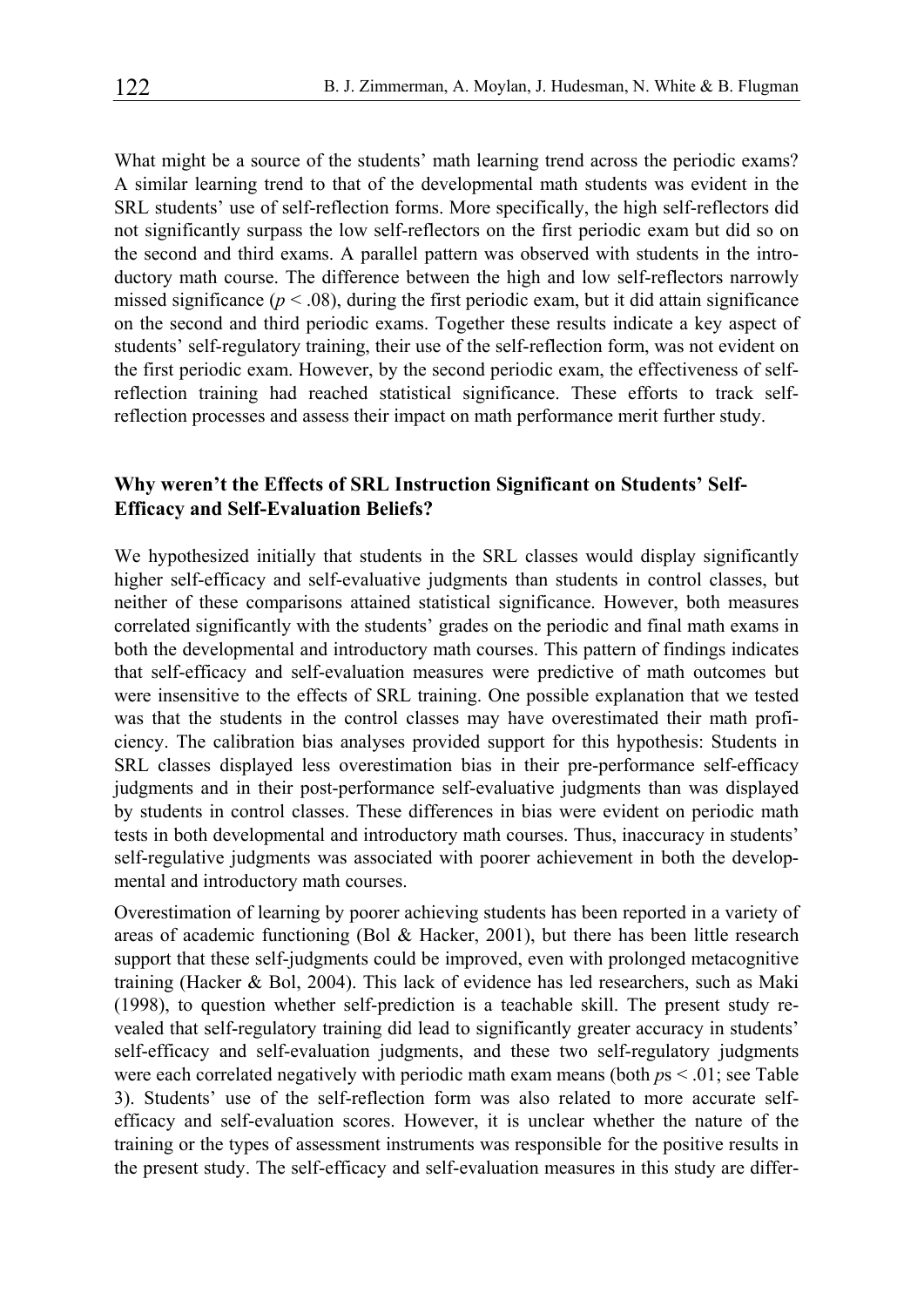ent from classic metacognitive measures, such as feelings of knowing, that have been used in prior research.

Still, there are other differences in the present study that contrast with prior research. Distinctive features of the present study, were the extensive length of the training (one semester) and the use of a targeted training device (self-reflection form). Receiving an academic grade is an important transactional event between an instructor and a student. From the students' standpoint, feedback from traditional forms of assessment is seldom adequate to guide self-regulation of learning and is often perceived as punishing. An instructional approach that emphasizes errors as sources of learning is more likely to empower students to respond adaptively to academic feedback by making strategic learning improvements. The self-reflection analyses revealed that students who more frequently corrected their quiz errors reported significantly less bias than students who did not utilize this SRL option.

## **What was the Impact of Self-regulatory Instruction on Students' Career Paths?**

The benchmark analyses revealed that the SRL intervention positively influenced the career paths of at-risk students in both developmental and introductory math courses. One benchmark involved passing the developmental or introductory math courses, and the second benchmark involved passing the COMPASS exam by developmental math students. The differences in pass-rates on these benchmark measures by self-regulated students were not only statistically significant, they were substantial in size. For example, the pass-rate for the SRL group on the COMPASS exam was 25% higher than that of the control group on this standardized national test that is widely used as a gateway to college level math courses. Thus, students who received SRL training fared significantly better than control students not only on curriculum-based tests but also on a high-stakes standardized test. However, a word of caution is warranted since 36% of the SRL group still did not meet the benchmark. Future research needs to focus on this important group of students.

## **What are the Limitations of the Present Research and the Need for Future of Research?**

Because the present investigation involved a limited number of instructors in the SRL and control classes in developmental and introductory math, we were unable to assess the effects of variations in instructors with sufficient power. Furthermore, some instructors taught the course more than once, and all instructors were nested within a single school. To overcome these limitations in future research, we recommend the inclusion of a larger sample of teachers from multiple schools. A second limitation is the nature of the control group. We did not attempt to alter the instructional practices of teachers in the control group on matters such as having them give the same number of quizzes or provide aca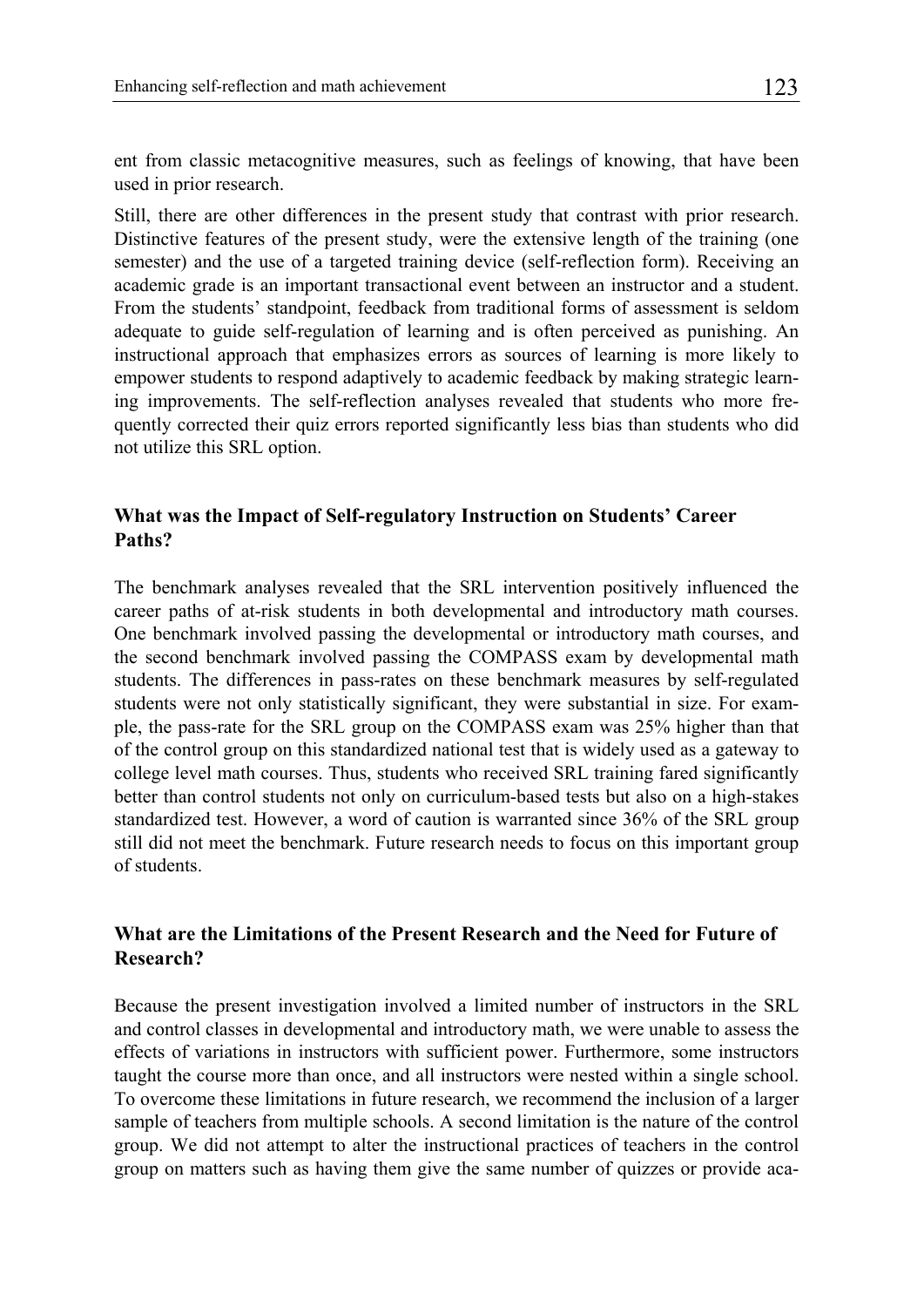demic grade incentives for revising quiz errors. Future research is needed to separately assess the effectiveness of these components.

#### **Conclusions**

The present research demonstrated the effectiveness of a SRL intervention designed to improve at-risk students' success in collegiate math courses. Deficiencies in key selfregulatory processes, such as bias in self-efficacy and self-evaluation measures, were found to undermine students' math exam performance, but a self-reflection intervention, which focused on correcting errors, was effective in reducing over-estimates of math self-efficacy and self-evaluation. Instead of viewing the reception of an academic grade as an end-point of learning, these students learned to view it as an opportunity for further learning.

## **Author Note**

The research reported here was supported by the Institute of Education Sciences, U.S. Department of Education, through Grant R305H060018 to the City University of New York. The opinions expressed are those of the authors and do not represent views of the Institute or the U.S. Department of Education*.*

## **References**

Bandura, A. (1997). *Self-efficacy: The exercise of control*. New York: Freeman.

- Black, P., & Wiliam, D. (1998). Assessment and classroom learning. *Assessment in Education: Principles, Policy & Practice, 5*, 7-71.
- Bol, L., & Hacker, D. (2001). The effect of practice tests on students' calibration and performance. *Journal of Experimental Education, 69*, 133-151.
- Butler, D. L., & Winne, P. H. (1995). Feedback and self-regulated learning: A theoretical synthesis. *Review of Educational Research, 65*, 245-281.
- Campillo, M., Zimmerman, B. J., & Hudesman, J. (1999). *Enhancing Academic Study Skill, Self-efficacy, and Achievement through Self-Regulatory Training.* A paper presented at the annual meeting of the American Psychology Association. Boston, MA, August.
- Chen, P. (2006). Relationship between students self-assessment of their capabilities and their teachers' judgments of students' capabilities in mathematics problem-solving. *Psychological Reports, 98*, 765-778.
- Chen, P., & Zimmerman, B. (2007). A cross-national comparison study on the accuracy of self-efficacy beliefs of middle-school mathematics students. *Journal of Experimental Education, 75*, 221-244.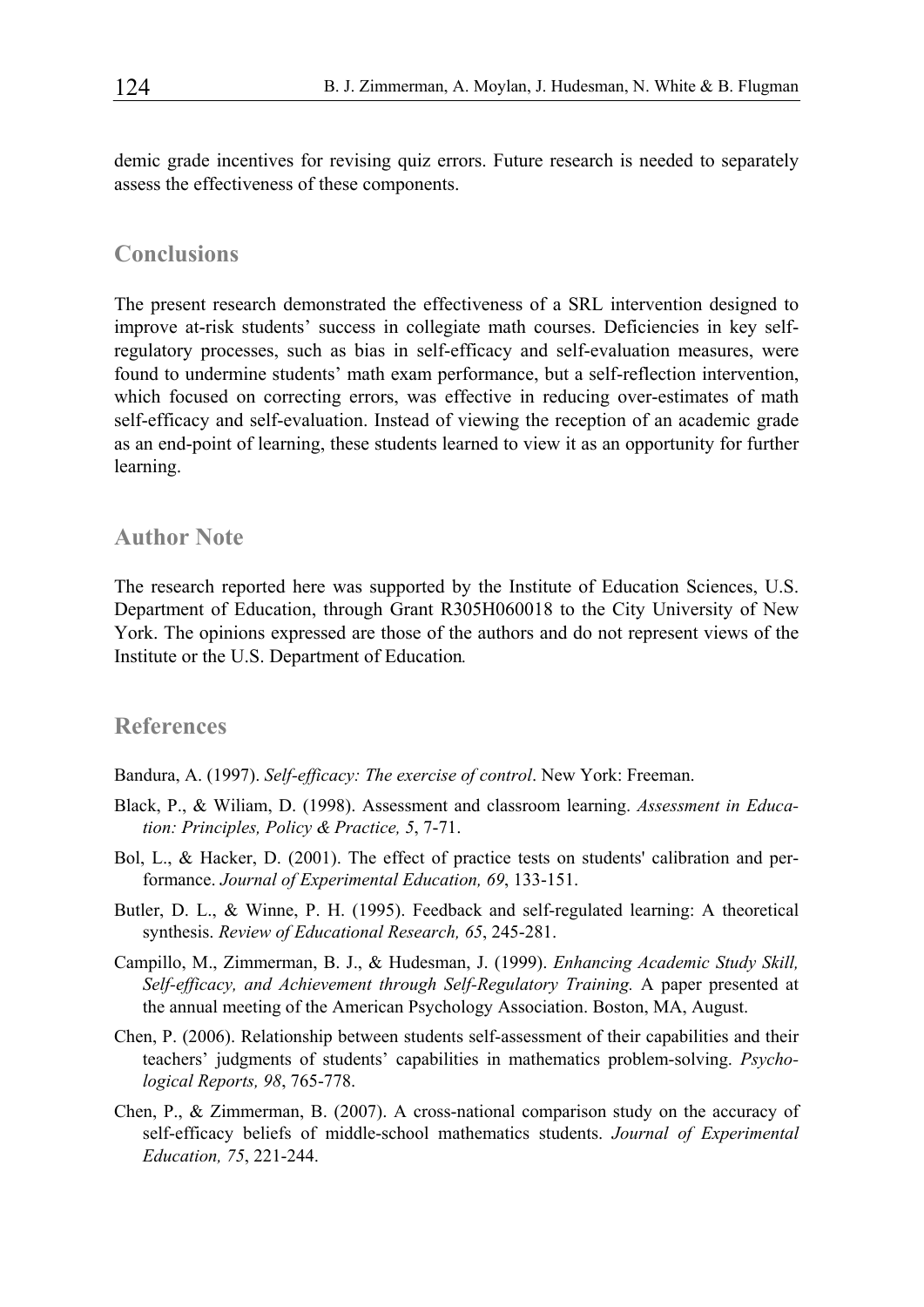- Cohen, J. (1988). *Statistical power analyses for the behavioral sciences* (2nd ed.). Hillsdale, NJ Lawrence Erlbaum Associates.
- Dignath, C., & Buettner, G. (2008). Components of fostering self-regulated learning among students: A meta-analysis on intervention studies at primary and secondary school level. *Metacognition and Learning, 3*, 231-264.
- Dignath, C., Buettner, G., & Langfeldt, H. P. (2008). How can primary school students learn self-regulated learning strategies most effectively: A meta-analysis of self-regulation training programmes. *Educational Research Review, 3*, 101-129.
- Evelyn, J. (2004). Community colleges struggle to foster 'engagement,' survey finds. *Chronicle of Higher Education, 51* (15), A37.
- Hacker, D. J., & Bols, L. (2004). Metacognitive theory: Considering the social-cognitive influences. In D. M. McInerney & S. Van Etten (Eds.), *Big theories revisited* (vol. 4, pp. 275-297). Greenwich CT: Information Age Publishing.
- Hattie, J., Biggs, J., & Purdie, N. (1996). Effects of learning skills interventions on student learning: A meta-analysis. *Review of Educational Research, 66*, 99-136.
- Hattie, J., & Timperley, H. (2007). The power of feedback. *Review of Educational Research, 77*, 81-112.
- Kitsantas, A., Reiser, B., & Doster, J. (2004). Goal setting, cues, and evaluation during acquisition of procedural skills: Empowering students' learning during independent practice. *Journal of Experimental Education, 72*, 269-287.
- Klassen, R. (2002). A question of calibration: A review of the self-efficacy beliefs of students with learning disabilities. *Learning Disability Quarterly, 25*, 88-102.
- Kluger, A. N., & DeNisi, A. (1996). Effects of feedback intervention on performance: A historical review, a meta-analysis, and a preliminary feedback intervention theory. *Psychological Bulletin, 119*, 254-284.
- Maki, R. H. (1998). Test predictions over text material. In D. J. Hacker, J. Dunlosky, & A. C. Graesser (Eds.), *Metacognition in educational theory and practice* (pp. 117-144). Mahwah, NJ: Erlbaum.
- Pajares, F. (1996). Self-efficacy beliefs in achievement settings. *Review of Educational Research, 66*, 543-578.
- Pajares, F., & Graham, L. (1999). Self-efficacy, motivation constructs, and mathematics performance of entering middle school students. *Contemporary Educational Psychology, 24*, 124-139.
- Pajares, F., & Kranzler, J. (1995). Self-efficacy beliefs and general mental ability in mathematical problem-solving. *Contemporary Educational Psychology, 29*, 426-443.
- Pintrich, P. R. (2000). The role of goal orientation in self-regulated learning. In M. Boekaerts, P. R. Pintrich, & M. Zeidner, (Eds.), *Handbook of Self-Regulation* (pp. 452-502). San Diego: Academic Press.
- Ramdass, D. H., & Zimmerman, B. J. (2008). Effects of self-correction strategy training on middle school students' self-efficacy, self-evaluation, and mathematics division learning. *Journal of Advanced Academics, 20,* 18-41.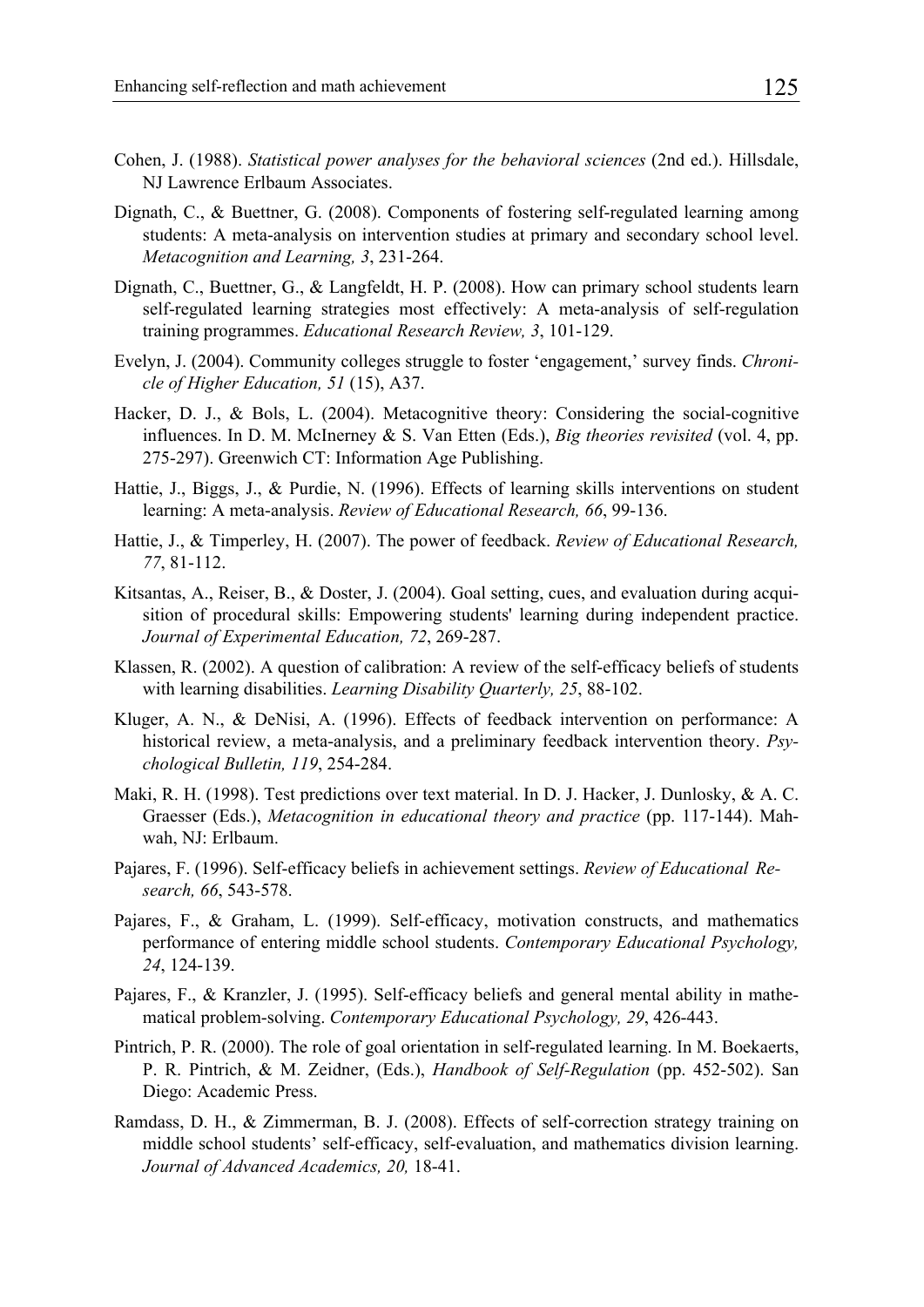- Roediger, H. L. III, & Karpicke, J. D. (2006). Test-enhanced learning: Taking memory tests improves long-term retention. *Psychological Science, 17*, 249-255.
- Schraw, G., Potenza, M. T., & Nebelsick-Gullet, L. (1993). Constraints on the calibration of performance. *Contemporary Educational Psychology, 18*, 455-463.
- Schunk, D. (1990). Goal setting and self-efficacy during self-regulated learning. *Educational Psychologist, 25*, 71-86
- Schunk, D. H. (1996). Goal and self-evaluative influences during children's cognitive skill learning. *American Educational Research Journal, 33*, 359-382.
- Schunk, D. H., & Ertmer, P. A. (1999). Self-regulatory processes during computer skill acquisition: Goal and self-evaluative influences. *Educational Psychology, 91*, 251-260.
- Schunk, D. H., & Ertmer, P. A. (2000). Self-regulation and academic learning: Self-efficacy enhancing interventions. In M. Boekaerts, P. R. Pintrich, & M. Zeidner (Eds.), *Handbook of self-regulation* (pp. 631-649). San Diego: Academic Press.
- Schunk, D. H., & Pajares, F. (2004). Self-efficacy in education revisited: Empirical and applied evidence. In D. M. McInerney & S. Van Etten (Eds.), *Big theories revisited* (pp. 115-138). Greenwich, CT: Information Age.
- Shute, V. J. (2008). Focus on formative feedback. *Review of Educational Research, 78*, 153- 189.
- Simpson, M., Hyned, C., Nist, S., & Burrell, K. (1997). College academic assistance programs and practices. *Educational Psychology Review, 9*, 39-87.
- Ting, S. (1998). Predicting first-year grades and academic progress of college students of first- generation and low-income families. *Journal of College Admission, 158*, 14-23.
- Zimmerman, B. J. (2000). Attaining self-regulation: A social cognitive perspective. In M. Boekaerts, P. R. Pintrich, & M. Zeidner, *Handbook of self-regulation* (pp. 13-39). San Diego: Academic Press.
- Zimmerman, B. J. (2002a). Becoming a self-regulated learner: An overview. *Theory into Practice, 41*, 64-70.
- Zimmerman, B. J. (2002b). Achieving self-regulation: The trial and triumph of adolescence. In F. Pajares & T. Urdan (Eds.), *Academic motivation of adolescents, 2*, 1-27.